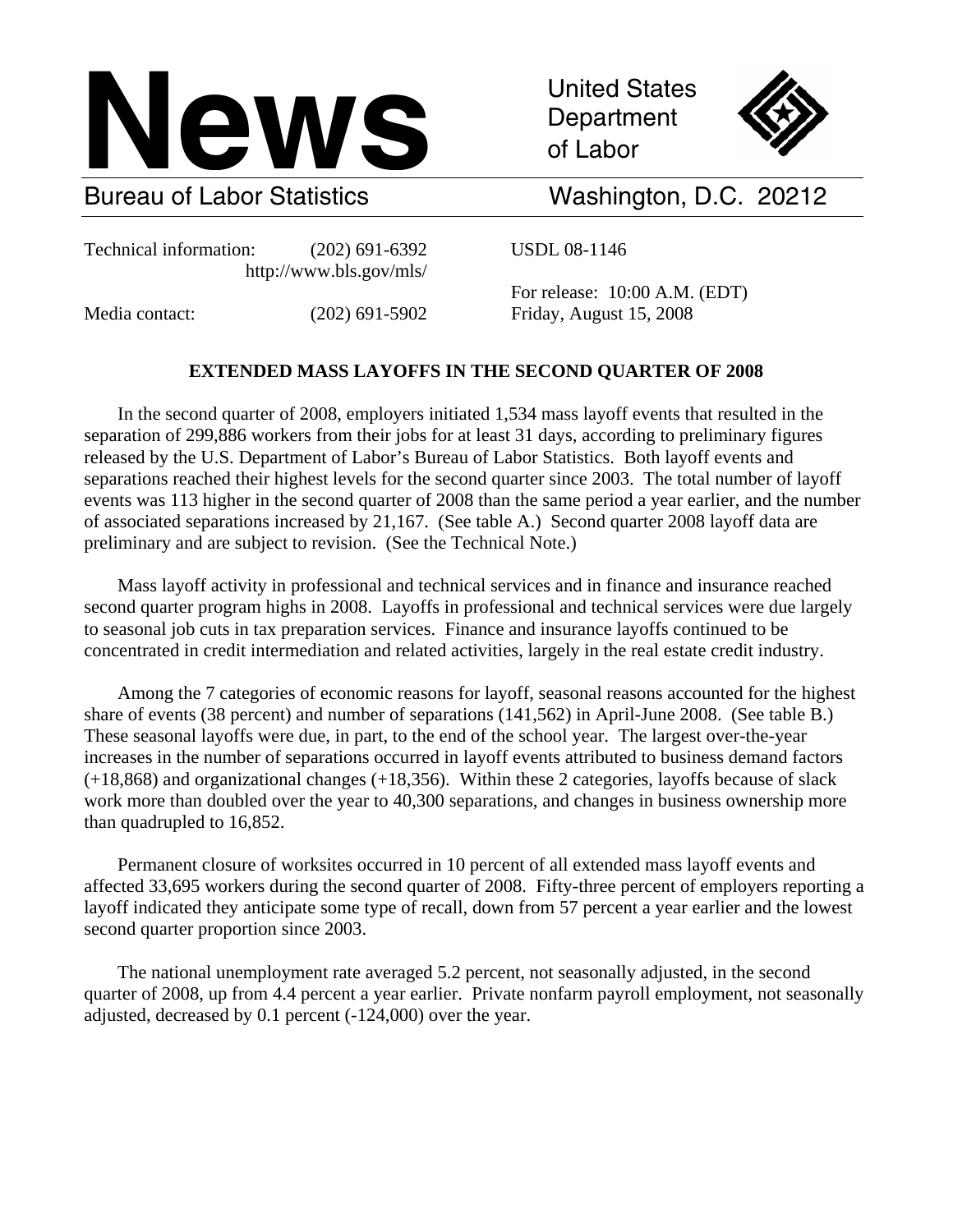| Period                        | Layoff events | Separations | Initial claimants |
|-------------------------------|---------------|-------------|-------------------|
| 2004                          |               |             |                   |
| January-March                 | 1,339         | 276,503     | 238,392           |
|                               | 1,358         | 278,831     | 254,063           |
| July-September                | 886           | 164,608     | 148,575           |
| October-December              | 1,427         | 273,967     | 262,049           |
| 2005                          |               |             |                   |
| January-March                 | 1,142         | 186,506     | 185,486           |
|                               | 1,203         | 246,099     | 212,673           |
| July-September                | 1,136         | 201,878     | 190,186           |
| October-December              | 1,400         | 250,178     | 246,188           |
| 2006                          |               |             |                   |
| January-March                 | 963           | 183,089     | 193,510           |
|                               | 1,353         | 295,964     | 264,927           |
| July-September                | 929           | 160,254     | 161,764           |
| October-December <sup>r</sup> | 1,640         | 296,662     | 330,954           |
| 2007                          |               |             |                   |
| January-March                 | 1,110         | 225,600     | 199,250           |
|                               | 1,421         | 278,719     | 259,234           |
| July-September <sup>r</sup>   | 1,018         | 160,024     | 173,077           |
| October-December <sup>r</sup> | 1,814         | 301,592     | 347,146           |
| 2008                          |               |             |                   |
| January-March <sup>r</sup>    | 1,340         | 229,870     | 256,697           |
|                               | 1,534         | 299,886     | 215,808           |

**Table A. Selected measures of extended mass layoff activity**

 $r =$  revised.

 $P =$  preliminary.

## Industry Distribution of Extended Layoffs

Manufacturing industries accounted for 22 percent of private nonfarm extended layoff events and 19 percent of related separations in the second quarter of 2008; a year earlier, manufacturing made up 20 percent of events and 17 percent of separations. (See table 1.) Manufacturing had 334 extended layoff events in the second quarter of 2008, the highest second quarter total since 2003, and 56,212 separations. The largest numbers of separations were in transportation equipment manufacturing (16,073, mostly associated with heavy duty truck manufacturing) and food manufacturing (10,569).

Professional and technical services accounted for 5 percent of events and 12 percent of separations in the second quarter of 2008, the highest proportion of separations recorded in the program. These job cuts were due largely to seasonal layoffs in the tax preparation industry. Layoffs in transportation and warehousing accounted for 10 percent of all events and 12 percent of separations and were concentrated in school and employee bus transportation.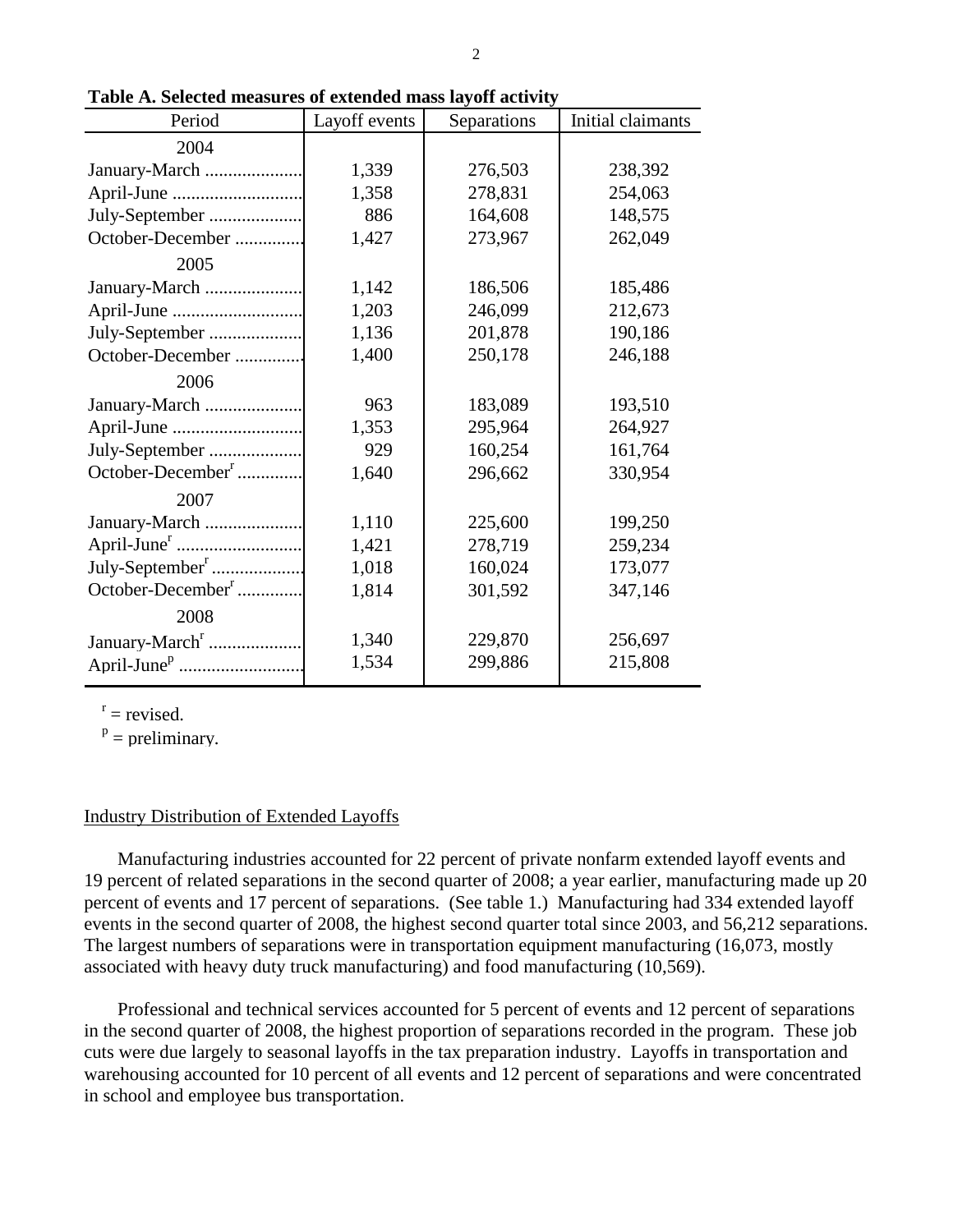|                        |                                                      | Layoff events                                        | Separations |         |  |  |
|------------------------|------------------------------------------------------|------------------------------------------------------|-------------|---------|--|--|
| Category               | Number                                               | Percent                                              | Number      | Percent |  |  |
|                        | 1,534                                                | 100.0                                                | 299,886     | 100.0   |  |  |
| Business demand        | 528                                                  | 34.4                                                 | 70,967      | 23.7    |  |  |
| Organizational changes | 107                                                  | 7.0                                                  | 33,828      | 11.3    |  |  |
| Financial issues       | 104                                                  | 6.8                                                  | 24,853      | 8.3     |  |  |
| Production specific    | $\left( \begin{array}{c} 1 \\ 1 \end{array} \right)$ | $\left( \begin{array}{c} 1 \\ 1 \end{array} \right)$ |             |         |  |  |
|                        |                                                      | $\left( \begin{array}{c} 1 \\ 1 \end{array} \right)$ |             |         |  |  |
|                        | 582                                                  | 37.9                                                 | 141,562     | 47.2    |  |  |
| Other/miscellaneous    | 195                                                  | 12.7                                                 | 26,211      | 8.7     |  |  |

**Table B. Distribution of extended layoff events and separations by**  economic reason categories, April-June 2008<sup>p</sup>

<sup>1</sup> Data do not meet BLS or state agency disclosure standards.

 $P =$  preliminary.

# Reasons for Extended Layoffs

Among the seven categories of economic reasons for extended mass layoffs, events related to seasonal factors (seasonal and vacation period) accounted for 38 percent of the extended layoffs and 47 percent of separations during the second quarter of 2008. (See table 2.) The numbers of workers terminated because of seasonal reasons were highest in tax preparation, school and employee bus transportation, skiing facilities, food service contractors, and child daycare services.

Job losses related to business demand (contract cancellation, contract completion, domestic competition, excess inventory, import competition, and slack work) accounted for 34 percent of the extended layoff events and resulted in 70,967 separations. Separations associated with business demand reasons registered the largest over-the-year increase (+18,868), as those related to slack work/ insufficient demand/nonseasonal business slowdown more than doubled.

Organizational changes (business-ownership change and reorganization or restructuring of company) accounted for 7 percent of events and resulted in 33,828 separations during the second quarter of 2008, more than double the number of separations due to organizational change for the second quarter of 2007. This increase was due largely to business-ownership changes in the real estate credit industry.

## Movement of Work

In the second quarter of 2008, 60 extended mass layoffs involved the movement of work and were associated with 10,957 separated workers. (See table C.) These movements of work were to other domestic locations or to locations outside of the U.S., and they occurred either within the same company or to other companies. Movement of work layoffs accounted for 6 percent of nonseasonal layoff events in the second quarter of 2008. A year earlier, there were 65 layoff events and 11,352 separations associated with the movement of work. (See table 10.)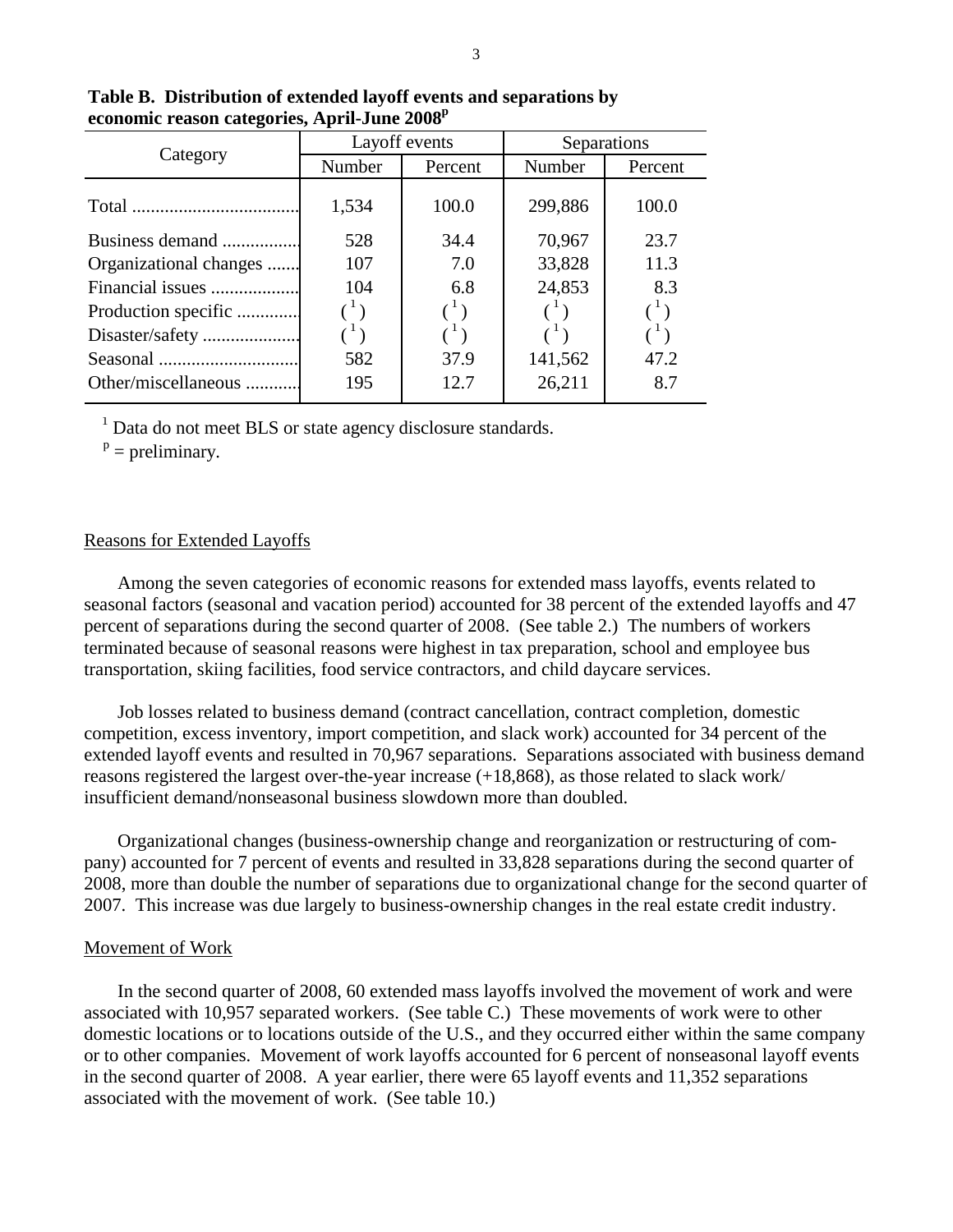| Action                     | Layoff events | Separations                  |
|----------------------------|---------------|------------------------------|
|                            | 1,534         | 299,886                      |
| Total, excluding seasonal  | 952           | 158,324                      |
| Total events with movement | 60            | 10,957                       |
| Movement of work actions   | 84            | $\left( \frac{3}{2} \right)$ |
| With separations reported  | 62            | 6,516                        |
| With separations unknown   | 22            |                              |

# **Table C. Extended mass layoff events and separations, selected measures, second quarter 2008<sup>p</sup>**

<sup>1</sup> The questions on movement of work were not asked of employers when the reason for layoff was either seasonal work or vacation period.<br><sup>2</sup> A lavoff event can involve more than one movement of work action.

 $3$  Data are not available.

 $P =$  preliminary.

Among the 60 extended mass layoff events with reported relocation of work in the second quarter of 2008, 63 percent were permanent closures of worksites, which affected 6,864 workers. In comparison, 10 percent of the total extended mass layoff events reported for the quarter involved the permanent closure of worksites affecting 33,695 workers.

Of the layoffs involving the movement of work, 67 percent of the events and 60 percent of the laidoff workers were from manufacturing industries during the second quarter. (See table 7.) Among all private nonfarm extended layoffs, manufacturing accounted for 22 percent of the events and 19 percent of separations.

While only 7 percent of the extended mass layoff events in the total private nonfarm economy were because of organizational change, such reasons accounted for 53 percent of layoff events associated with work relocation and resulted in 4,798 separations during the second quarter. (See table 8.)

Among the regions, the South (30 percent) and the West (29 percent) accounted for the largest proportions of workers affected by extended mass layoffs associated with the movement of work, followed by the Midwest (26 percent) and the Northeast (14 percent). (See table 9.)

Some extended mass layoff events involve more than one relocation of work action. For example, an extended mass layoff event at an employer may involve job loss due to movement of work to both another domestic location of the company and a location out of the country. This would be counted as two movement of work actions. The 60 extended layoff events with movement of work for the second quarter of 2008 involved 84 identifiable relocations of work. (See table C.) An identifiable relocation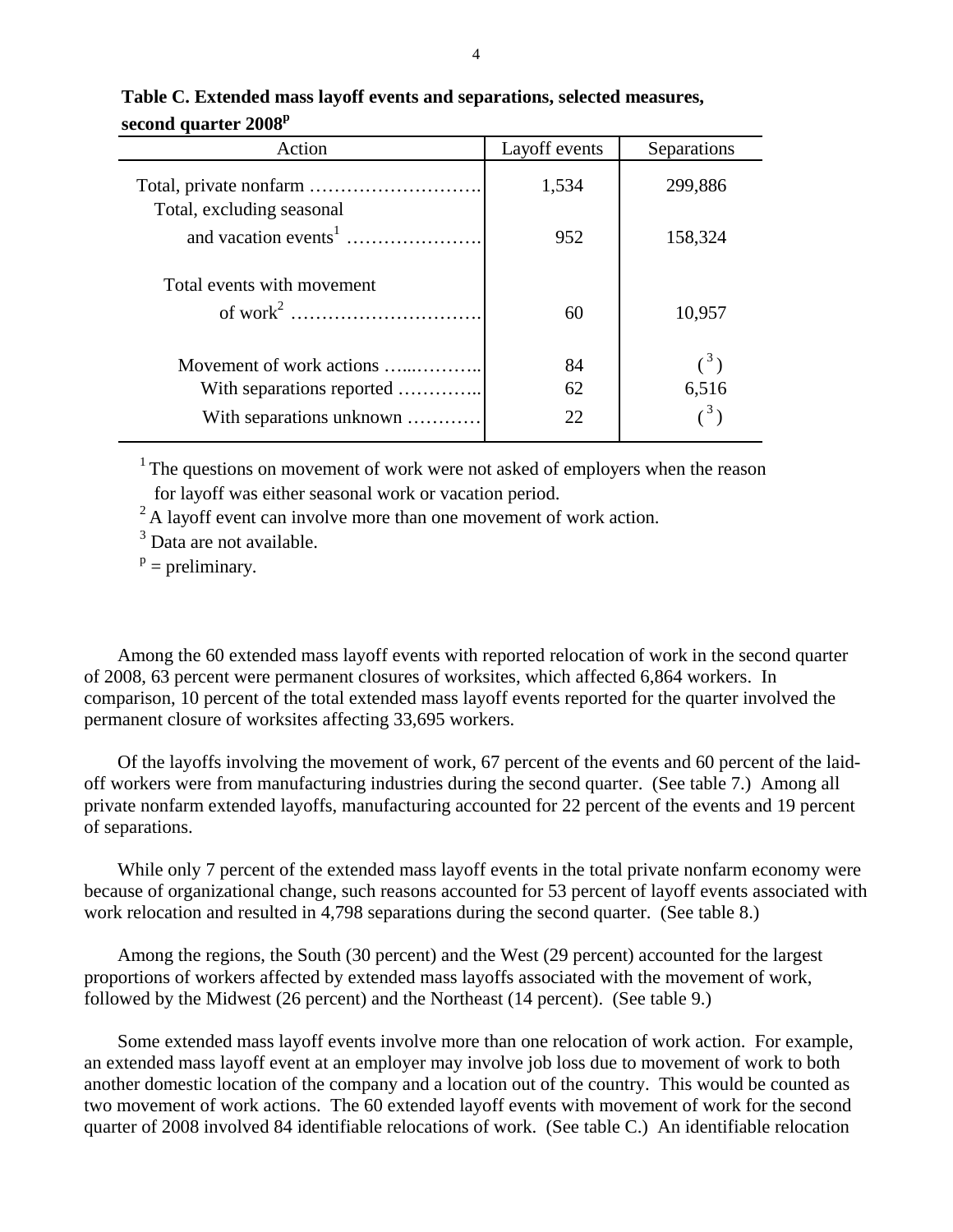| Activities                | Actions <sup>1</sup> | Separations |
|---------------------------|----------------------|-------------|
| <b>By location</b>        | 62                   | 6,516       |
|                           |                      |             |
|                           | 19                   | 2,761       |
|                           | 17                   | 2,537       |
|                           | $\overline{2}$       | 224         |
|                           | 42                   | 3,480       |
|                           | 40                   | 3,338       |
|                           | $\overline{2}$       | 142         |
| Unable to assign place of | $\mathbf{1}$         | 275         |
| By company                |                      |             |
|                           | 57                   | 5,875       |
|                           | 40                   | 3,338       |
|                           | 17                   | 2,537       |
|                           | 5                    | 641         |
|                           | $\overline{2}$       | 142         |
|                           | $\overline{2}$       | 224         |
|                           | $\mathbf{1}$         | 275         |

**Table D. Movement of work actions by type of separation where the** number of separations is known by employers, second quarter 2008<sup>p</sup>

 $1$  Only actions for which separations associated with the movement of work were reported are shown.

 $P =$  preliminary.

of work occurs when the employer provides sufficient information on the new location of work and/or the number of workers affected by the movement. Of the 84 relocations, employers were able to provide information on the specific number of separations associated with the movement of work component of the layoff in 62 actions involving 6,516 workers. (See table 10.)

In the 62 actions where employers were able to provide more complete separations information, 92 percent of relocations (57 out of 62) occurred within the same company. (See table D.) Sixty-eight percent of relocations (42 out of 62) were identified as domestic reassignments, while 31 percent (19 out of 62) involved out-of-country moves. Domestic relocation of work–both within the company and to other companies–affected 3,480 workers. Out-of-country relocations were associated with the separation of 2,761 workers, 2 percent of all nonseasonal and nonvacation extended mass layoff separations. (See table 11.)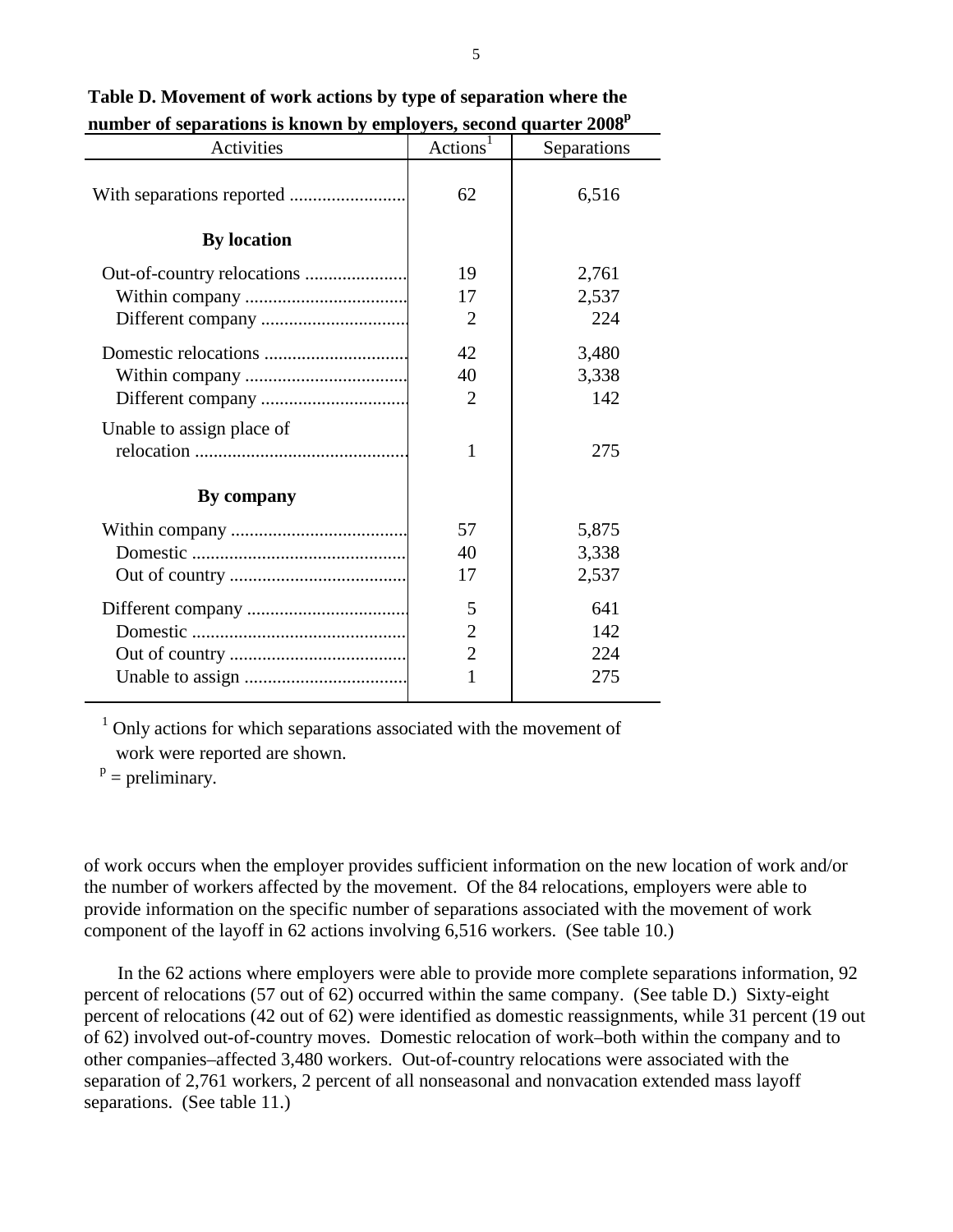**Table E. Summary of employer expectations of a recall from extended layoff, second quarter 2007-second quarter 2008**

|                      | Percentage of events |              |      |                   |                   |  |  |  |  |
|----------------------|----------------------|--------------|------|-------------------|-------------------|--|--|--|--|
| Nature of the recall | $\mathbf{I}$         | $\mathbf{I}$ | IV   |                   | $\mathbf H$       |  |  |  |  |
|                      | 2007                 | 2007         | 2007 | 2008 <sup>r</sup> | 2008 <sup>p</sup> |  |  |  |  |
| Anticipate a recall  | 57.1                 | 37.9         | 55.8 | 40.1              | 52.6              |  |  |  |  |
| <b>Timeframe</b>     |                      |              |      |                   |                   |  |  |  |  |
| Within $6$ months    | 87.5                 | 83.9         | 87.9 | 69.8              | 83.6              |  |  |  |  |
| Within 3 months      | 59.7                 | 62.7         | 34.2 | 45.4              | 56.9              |  |  |  |  |
| <b>Size</b>          |                      |              |      |                   |                   |  |  |  |  |
| At least half.       | 93.3                 | 86.0         | 90.5 | 73.2              | 87.7              |  |  |  |  |
| All workers          | 57.2                 | 45.6         | 50.5 | 28.5              | 50.8              |  |  |  |  |

 $r =$  revised.

 $P =$  preliminary.

## Recall Expectations

Fifty-three percent of employers reporting an extended layoff in the second quarter of 2008 indicated they anticipated some type of recall, down from 57 percent a year earlier and the lowest second quarter proportion since 2003. (See table E.) Of those employers expecting to recall workers, 51 percent indicated that the offer would be extended to all displaced employees, the lowest second quarter proportion since 2003, and 88 percent of employers anticipated extending the offer to at least half of the workers. Eighty-four percent of employers expecting to recall laid-off employees intend to do so within 6 months.

Excluding layoff events due to seasonal work and vacation period (in which 97 percent of the employers expected a recall), employers anticipated recalling laid-off workers in 25 percent of the events, about the same as a year earlier (24 percent).

## Size of Extended Layoffs

The average size of a layoff (as measured by separations per layoff event) in the second quarter of 2008 was 195, compared to 196 per layoff in second quarter 2007. Layoff events continued to be concentrated at the lower end of the extended layoff-size spectrum, with 47 percent of events involving between 50 and 99 workers and 67 percent of events with less than 150 workers.

Layoffs involving less than 150 workers accounted for 29 percent of all separations during the period, the same percentage recorded a year earlier. Separations involving 500 or more workers, while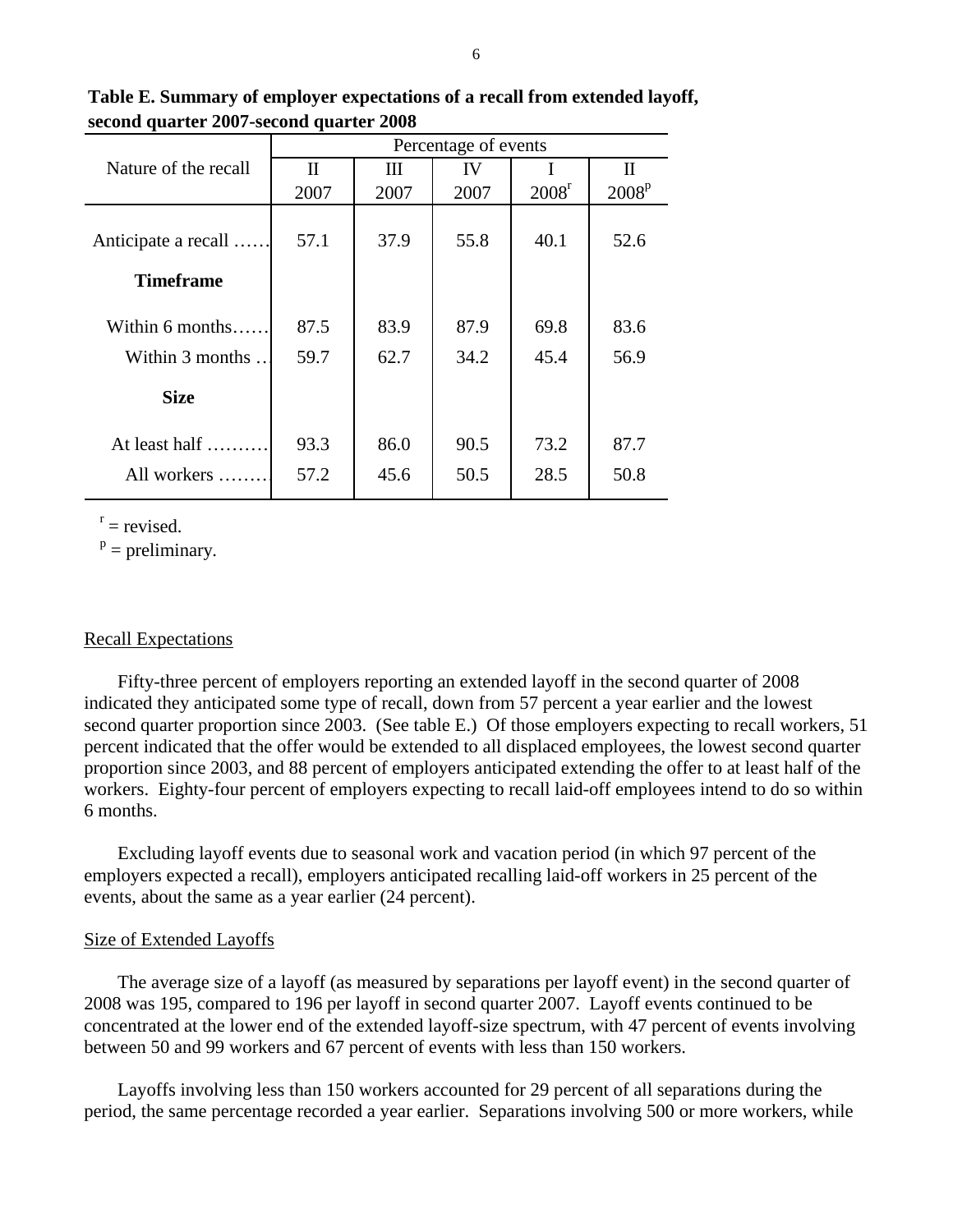| <b>Size</b>     | Layoff events |         | Separations                                                                                        |       |  |  |
|-----------------|---------------|---------|----------------------------------------------------------------------------------------------------|-------|--|--|
|                 | Number        | Percent | Number<br>Percent<br>299,886<br>49,735<br>37,286<br>25,197<br>37,946<br>34,664<br>43,413<br>71,645 |       |  |  |
|                 | 1,534         | 100.0   |                                                                                                    | 100.0 |  |  |
| $50-99$         | 716           | 46.7    |                                                                                                    | 16.6  |  |  |
| $100-149$       | 319           | 20.8    |                                                                                                    | 12.4  |  |  |
| $150-199$       | 150           | 9.8     |                                                                                                    | 8.4   |  |  |
| $200 - 299$     | 163           | 10.6    |                                                                                                    | 12.7  |  |  |
| $300-499$       | 94            | 6.1     |                                                                                                    | 11.6  |  |  |
| $500-999$       | 64            | 4.2     |                                                                                                    | 14.5  |  |  |
| $1,000$ or more | 28            | 1.8     |                                                                                                    | 23.9  |  |  |

# **Table F. Distribution of extended layoff events by size of layoff, second quarter 2008p**

 $p =$  preliminary.

comprising only 6 percent of the events, accounted for 38 percent of all separations in the second quarter of 2008, up from 36 percent a year earlier. (See table F.)

# Initial Claimant Characteristics

A total of 215,808 initial claimants for unemployment insurance were associated with extended mass layoffs in the second quarter of 2008. Of these claimants, 16 percent were black, 17 percent were Hispanic, 52 percent were women, 33 percent were 30 to 44 years of age, and 23 percent were 55 years of age or older. (See table 3.) Among persons in the civilian labor force for the same period, 12 percent were black, 14 percent were Hispanic, 46 percent were women, 33 percent were 30 to 44 years of age, and 18 percent were 55 years of age or older.

# Geographic Distribution

Among the 4 census regions, the West recorded the highest number of separations (119,388) due to extended mass layoff events in the second quarter of 2008, followed by the Midwest (86,410). (See table 4.) Separations in the West, which reached a program high this quarter, occurred largely in amusements, gambling, and recreation and in credit intermediation and related activities. The West accounted for 40 percent of all separations, up from 34 percent in the same period last year.

Among the 9 census divisions, the highest number of separations during the second quarter of 2008 was in the Pacific (92,614). The East North Central division had the next-highest level of separations (72,140). (See table 4.)

California recorded the largest number of worker separations (77,751), followed by Illinois (26,475), Ohio (19,683), and Florida (17,216). (See table 5.) After excluding the substantial impact of seasonal reasons, California still reported the highest number of job cuts (59,685), the highest second quarter level since 2003.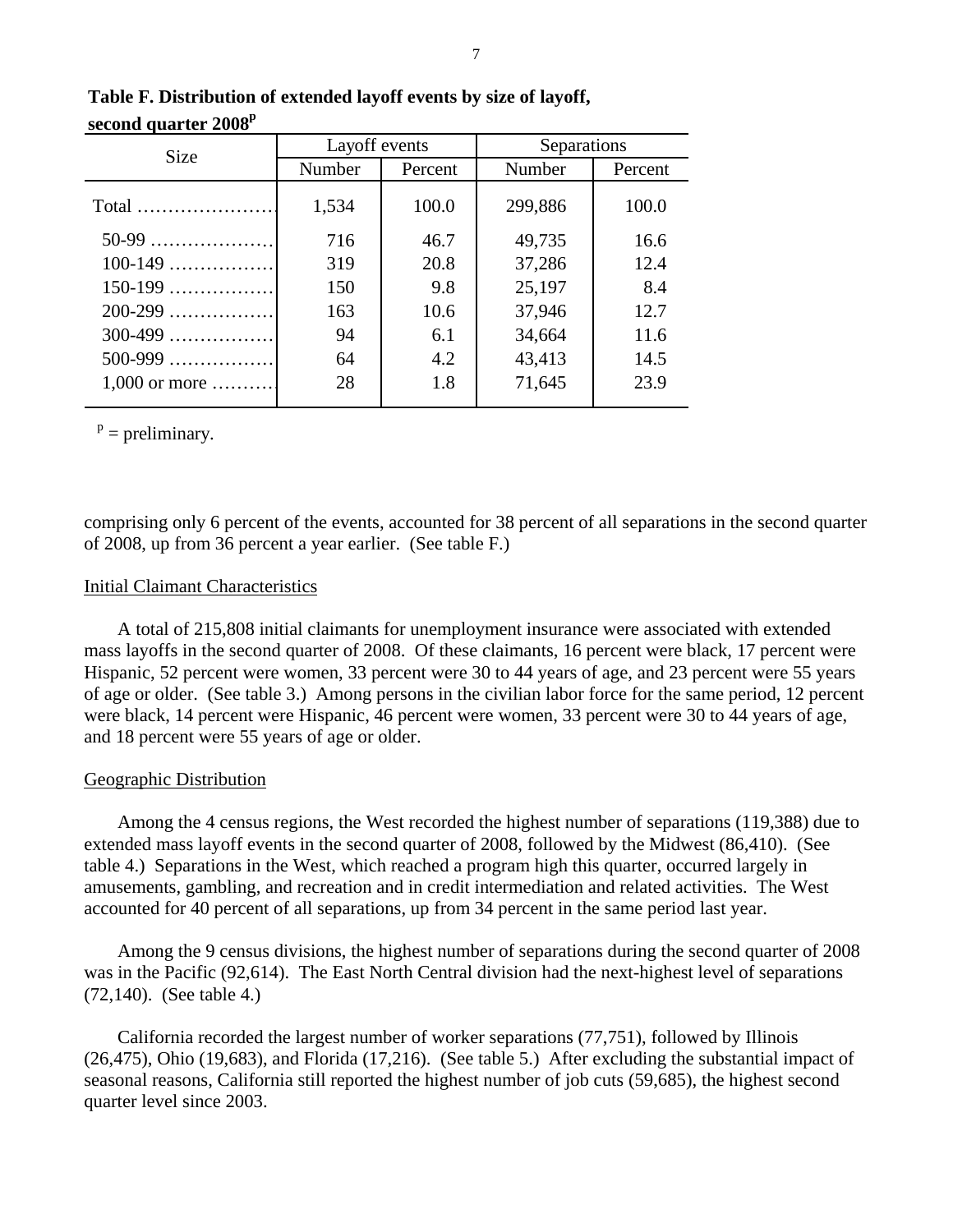|                                           |                                 | Events            | Separations       |              |  |  |
|-------------------------------------------|---------------------------------|-------------------|-------------------|--------------|--|--|
| Metropolitan area                         | $\mathop{\mathrm{II}}\nolimits$ | $\mathbf{I}$      | П                 | $\mathbf{I}$ |  |  |
|                                           | 2007 <sup>r</sup>               | 2008 <sup>p</sup> | 2007 <sup>r</sup> | $2008^{p}$   |  |  |
|                                           |                                 |                   |                   |              |  |  |
|                                           | 195                             | 179               | 32,057            | 29,857       |  |  |
|                                           | 718                             | 715               | 107,310           | 109,698      |  |  |
| Chicago-Naperville-Joliet, Ill.-Ind.-Wis. | 31                              | 41                | 6,199             | 8,603        |  |  |
| Los Angeles-Long Beach-Santa Ana, Calif.  | 91                              | 75                | 13,719            | 8,027        |  |  |
|                                           | 17                              | 35                | 3,458             | 6,459        |  |  |
| New York-Northern New Jersey-Long Island, |                                 |                   |                   |              |  |  |
|                                           | 45                              | 20                | 6,394             | 4,139        |  |  |
| San Francisco-Oakland-Fremont, Calif.     | 19                              | 28                | 1,518             | 3,678        |  |  |
|                                           | $\overline{4}$                  | 6                 | 541               | 3,245        |  |  |
| Riverside-San Bernardino-Ontario, Calif.  | 20                              | 25                | 2,922             | 3,065        |  |  |
| Philadelphia-Camden-Wilmington,           |                                 |                   |                   |              |  |  |
|                                           | 22                              | 18                | 2,587             | 3,030        |  |  |
| Miami-Fort Lauderdale-Pompano Beach, Fla. | 12                              | 22                | 2,378             | 3,022        |  |  |
| Cincinnati-Middletown, Ohio-Ky.-Ind.      | 3                               | 7                 | 1,000             | 2,509        |  |  |

**Table G. Mass layoff events and separations, selected metropolitan areas**

 $r =$  revised.

 $p =$  preliminary.

 NOTE: The geographic boundaries of the metropolitan areas shown in this table are defined in Office of Management and Budget Bulletin 08-01, November 20, 2007.

California accounted for 26 percent of all separations in the second quarter of 2008, up from 21 percent in 2007. Illinois accounted for 9 percent of the separations in the second quarter of 2008, about the same as last year (8 percent).

Forty-seven percent of events and 37 percent of separations (109,698) occurred in metropolitan areas in the second quarter of 2008, compared with 51 percent of events and 39 percent of separations (107,310) during the second quarter of 2007. Among the 369 metropolitan areas, Chicago-Naperville-Joliet, Ill.-Ind.-Wis., reported the highest number of separations (8,603) in the second quarter of 2008. Next were Los Angeles-Long Beach-Santa Ana, Calif., with 8,027 separations and Detroit-Warren-Livonia, Mich., with 6,459 separations. (See table G.) Employers located in nonmetropolitan areas separated 29,857 workers in extended mass layoffs.

# Note

The quarterly series on extended mass layoffs cover layoffs of at least 31-days duration that involve 50 or more individuals from a single employer filing initial claims for unemployment insurance during a consecutive 5-week period. Approximately 30 days after a mass layoff is triggered, the employer is contacted for additional information. Data for the second quarter are preliminary and subject to revision. This release also includes revised data for previous quarters. Data are not seasonally adjusted,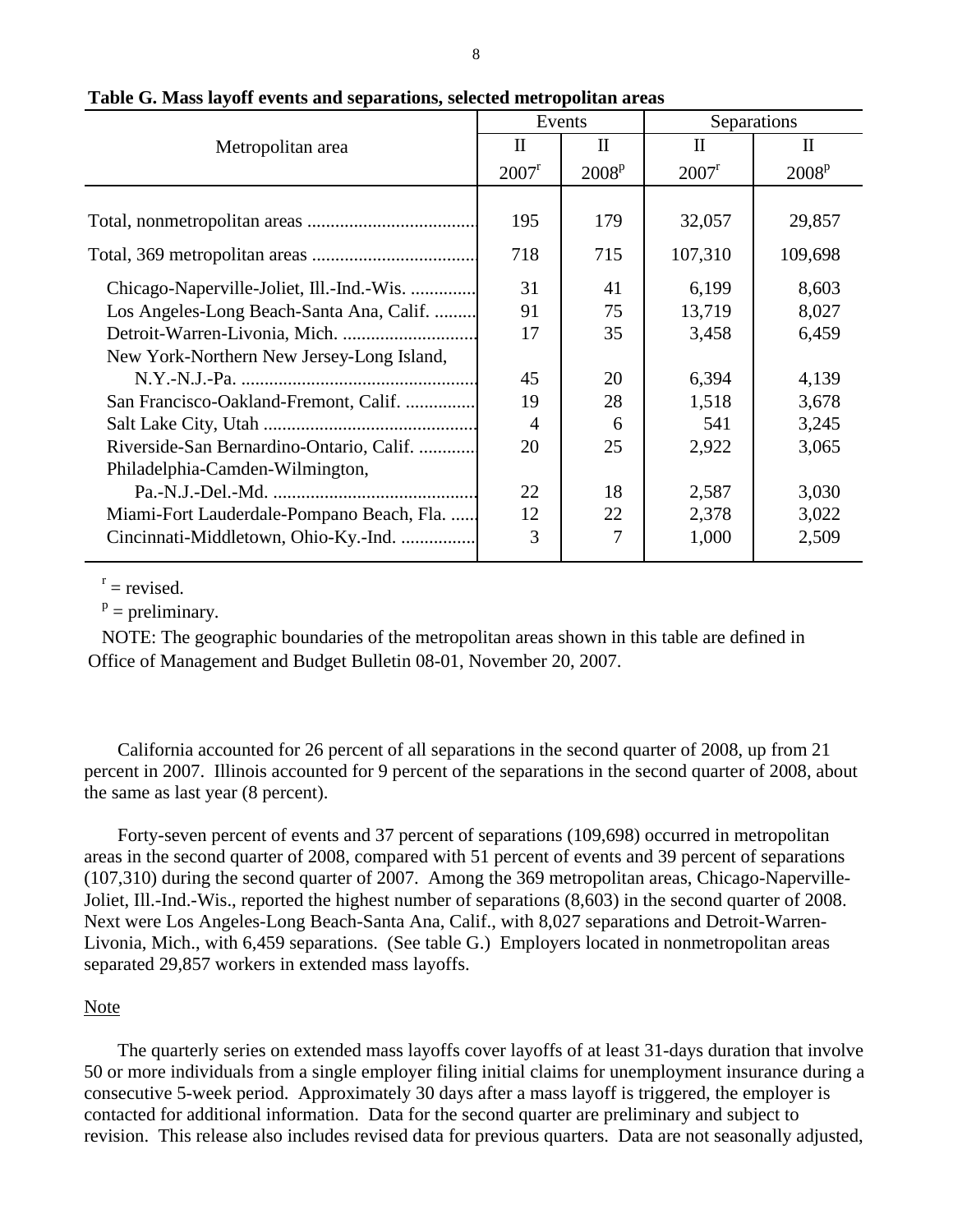\_\_\_\_\_\_\_\_\_\_\_\_\_\_\_\_\_\_\_\_\_\_\_\_\_\_\_\_\_\_

but survey data suggest that there is a seasonal pattern to layoffs. Thus, comparisons between consecutive quarters should not be used as an indicator of trend.

For additional information about the program, see the Technical Note.

The report on Mass Layoffs in July 2008 is scheduled to be released on Friday, August 22.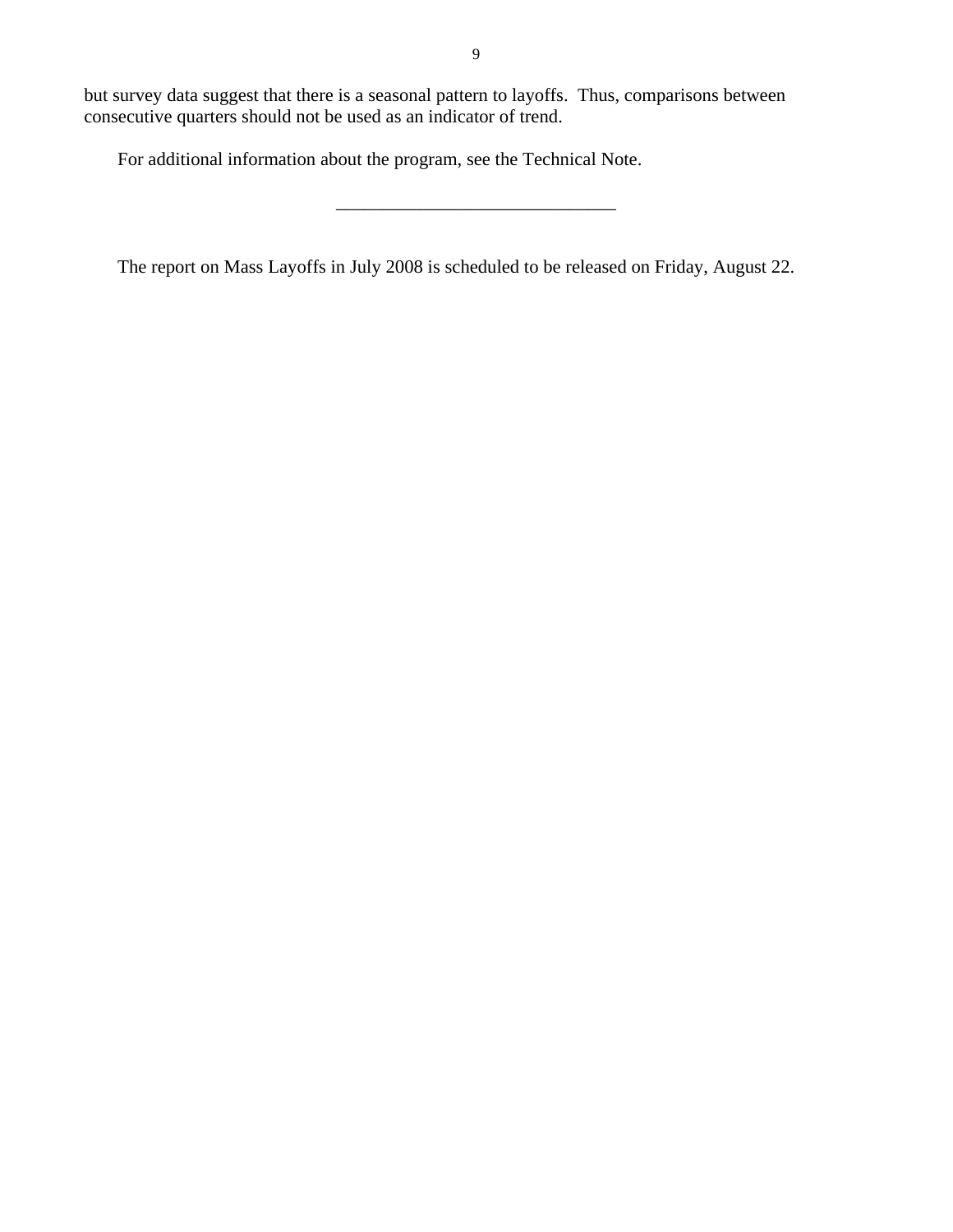# **Technical Note**

The Mass Layoff Statistics (MLS) program is a federalstate program which identifies, describes, and tracks the effects of major job cutbacks, using data from each state's unemployment insurance database. Employers which have at least 50 initial claims filed against them during a consecutive 5-week period are contacted by the state agency to determine whether these separations are of at least 31 days duration, and, if so, information is obtained on the total number of persons separated and the reasons for these separations. Employers are identified according to industry classification and location, and unemployment insurance claimants are identified by such demographic factors as age, race, gender, ethnic group, and place of residence. The program yields information on an individual's entire spell of unemployment, to the point when regular unemployment insurance benefits are exhausted.

#### **Definitions**

*Employer.* Employers in the MLS program include those covered by state unemployment insurance laws. Information on employers is obtained from the Quarterly Census of Employment and Wages (QCEW) program, which is administered by the Bureau of Labor Statistics (BLS).

*Extended layoff event*. Fifty or more initial claims for unemployment insurance benefits from an employer during a 5-week period, with at least 50 workers separated for more than 30 days.

*Initial claimant.* A person who files any notice of unemployment to initiate a request either for a determination of entitlement to and eligibility for compensation, or for a subsequent period of unemployment within a benefit year or period of eligibility.

*Layoff*. The separation of persons from an employer as part of a mass layoff event. (See below.) Such layoffs involve both persons subject to recall and those who are terminated by the establishment.

*Mass layoff.* Fifty or more initial claims for unemployment insurance benefits from an employer beginning in a given month, regardless of duration.

*Worksite closure*. The complete closure of either multiunit or single-unit employers or the partial closure of a multiunit employer where entire worksites affected by layoffs are closed or planned to be closed.

#### **Revisions to preliminary data**

The latest quarterly data in this news release are considered preliminary. After the initial publication of quarterly information, more data are collected as remaining employer interviews for the quarter are completed and additional initial claimant information associated with extended layoff events is received.

#### **Movement of work concepts and questions**

Because of the employer interview component, the BLS decided to use the MLS program as a vehicle for collecting additional information on offshoring and outsourcing associated with job loss, by adding questions that address movement of work. The term "moving work" means that the company experiencing the layoff has reassigned work activities that were performed at a worksite by the company's employees (1) to another worksite within the company; (2) to another company under formal arrangements at the same worksite; or (3) to another company under formal arrangements at another worksite. The type of work activities subject to movement can include accounting, customer service, cleaning, warehousing, etc.

"Overseas relocation" is the movement of work from within the U.S. to locations outside of the U.S. "Overseas relocation" can occur within the same company and involve movement of work to a different location of that company outside of the U.S., or to a different company altogether.

"Domestic relocation" is the movement of work to other locations inside the U.S., either within the same company or to a different company.

"Overseas relocation" and "domestic relocation" are no longer used in the same way as they were in earlier extended mass layoff news releases. Therefore, the data presented in this news release are not comparable to those that were presented in earlier news releases.

Questions on movement of work and location are asked for all identified layoff events when the reason for separation is other than "seasonal work" or "vacation period." Seasonal and vacation layoff events were excluded because movement of work appears unlikely.

Questions on movement of work are asked after the analyst verifies that a layoff in fact occurred and lasted more than 30 days, and obtained the total number of workers separated from jobs, the date the layoff began, and the economic reason for the layoff. If the reason for layoff is other than seasonal or vacation, the employer was asked the following:

(1) "Did this layoff include your company moving work from this location(s) to a different geographic location(s) within your company?"

(2) "Did this layoff include your company moving work that was performed in-house by your employees to a different company, through contractual arrangements?"

A "yes" response to either question is followed by:

"Is the location inside or outside of the U.S.?" and "How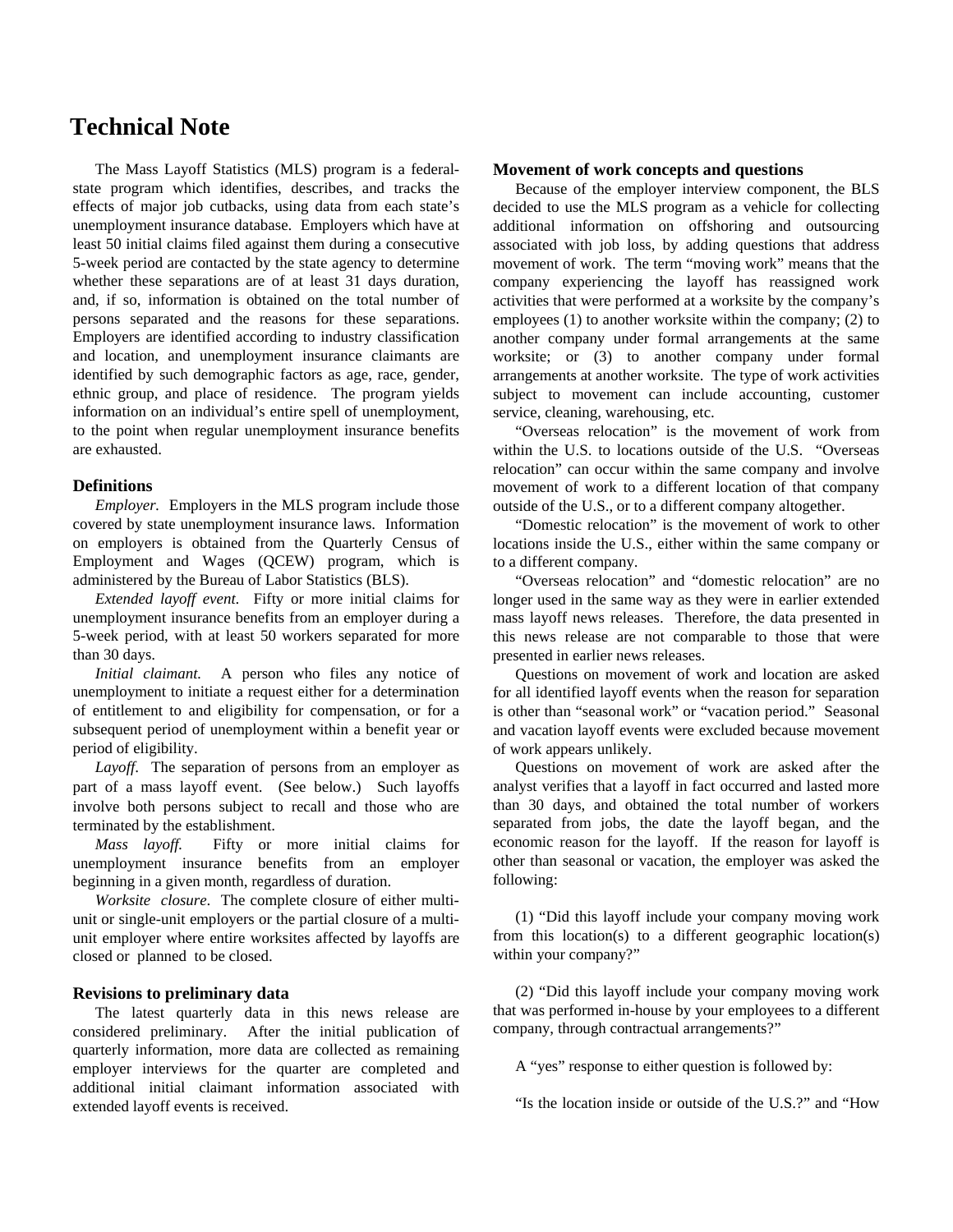many of the layoffs were a result of this relocation?"

Layoff actions are classified as "overseas relocation" if the employer responds "yes" to questions 1 and/or 2, and indicates that the location(s) was outside of the U.S. Domestic relocation is determined if the employer responds "yes" to questions 1 and/or 2 and indicates that the location(s) was within the U.S.

After asking the movement of work questions, the employer interview continues and responses are obtained for questions on recall expectations and open/closed status of the worksite.

#### **Reliability of the data**

The identification of employers and layoff events in the MLS program and associated characteristics of claimants is based on administrative data on covered establishments and unemployment insurance claims, and, therefore, is not subject to issues associated with sampling error. Nonsampling errors such as typographical errors may occur but are not likely to be significant. While the MLS employers and layoff events

are not subject to sampling error, and all such employers are asked the interview questions, the employer responses are subject to nonsampling error. Nonsampling error can occur for many reasons, including the inability to obtain information for all respondents, inability or unwillingness of respondents to provide correct information, and errors made in the collection or processing of the data. For the second quarter of 2008, outright refusal to participate in the employer interview accounted for 2.6 percent of all private nonfarm events. Although included in the total number of instances involving the movement of work, for the second quarter, employers in 22 relocations were unable to provide the number of separations specifically associated with the movement of work, 4 of which involved out-of-country moves.

#### **Other information**

Information in this release will be made available to sensory impaired individuals upon request. Voice phone: 202-691-5200; TDD message referral phone: 1-800-877- 8339.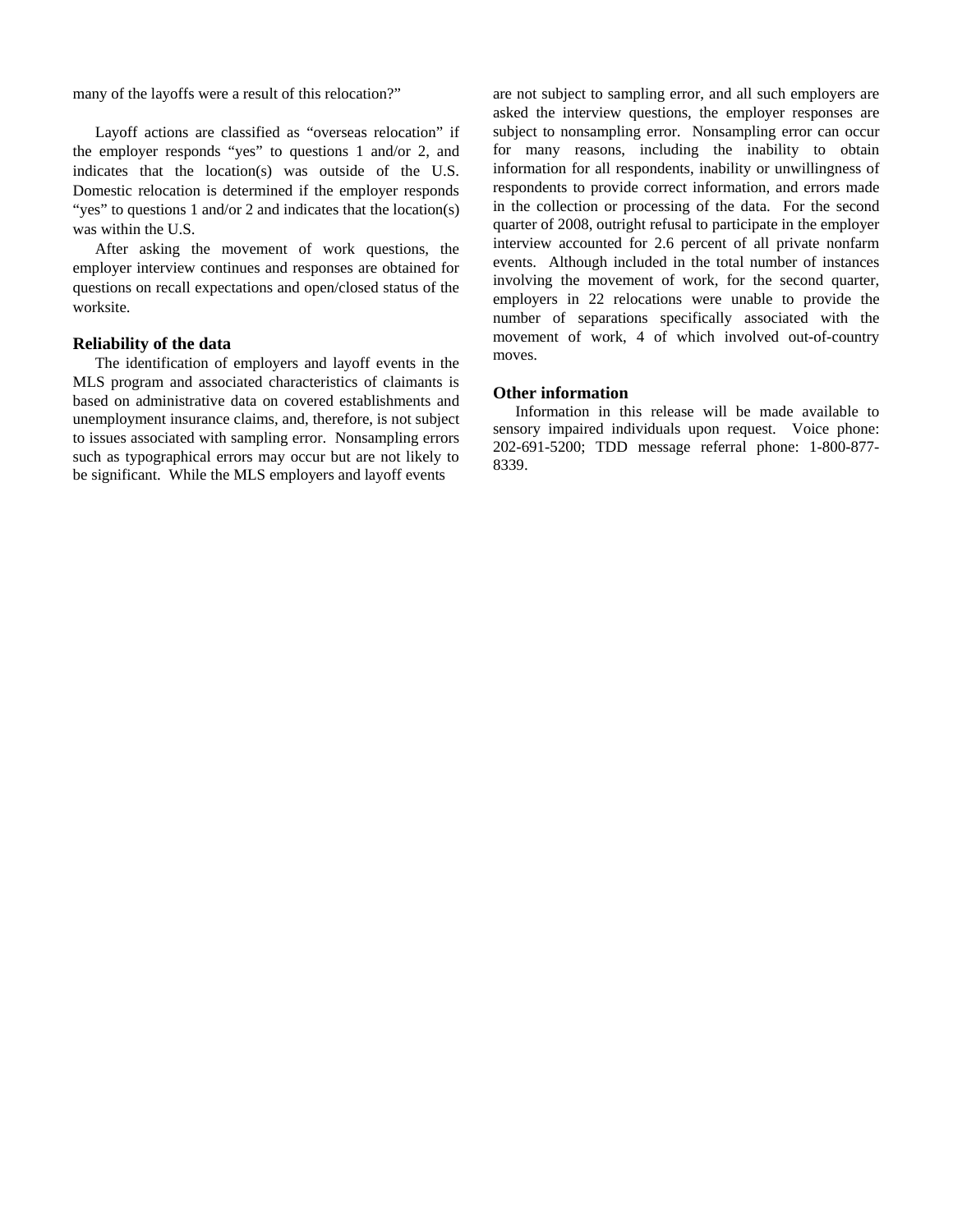**Table 1. Industry distribution: Extended mass layoff events, separations, and initial claimants for unemployment insurance, private nonfarm sector, selected quarters, 2007 and 2008**

| Industry                                         |                   | Layoff events     |                   |                   | Separations       |                   |              | Initial claimants for<br>unemployment insurance |                   |
|--------------------------------------------------|-------------------|-------------------|-------------------|-------------------|-------------------|-------------------|--------------|-------------------------------------------------|-------------------|
|                                                  | $\mathsf{I}$      | T                 | $\mathsf{I}$      | $\mathbf{II}$     | $\mathbf{I}$      | Ш                 | $\mathbf{H}$ | $\mathbf{I}$                                    | $\mathbf{H}$      |
|                                                  | 2007 <sup>r</sup> | 2008 <sup>r</sup> | 2008 <sup>p</sup> | 2007 <sup>r</sup> | 2008 <sup>r</sup> | 2008 <sup>p</sup> | 2007         | 2008                                            | 2008 <sup>p</sup> |
|                                                  | 1,421             | 1,340             | 1,534             | 278,719           | 229,870           | 299,886           | 259,234      | 256,697                                         | 215,808           |
|                                                  | $(^{2})$          | 5                 | 3                 | $(^2)$            | 474               | 627               | $(^2)$       | 428                                             | 335               |
|                                                  | (2)               | $(^2)$            | 4                 | $(^2)$            | $(^2)$            | 757               | (2)          | $\binom{2}{ }$                                  | 717               |
|                                                  | 191               | 337               | 227               | 20,673            | 36,917            | 24,789            | 26,179       | 45,227                                          | 25.431            |
|                                                  | 286               | 422               | 334               | 48,619            | 84,411            | 56,212            | 55,393       | 105,759                                         | 47,168            |
|                                                  | 56                | 65                | 55                | 10,419            | 14,777            | 10,569            | 10,159       | 15,120                                          | 6,475             |
| Beverage and tobacco products                    | $(^2)$            | 8                 | $(^2)$            | $(^2)$            | 1,436             | $(^2)$            | $(^2)$       | 2,003                                           | $(^2)$            |
|                                                  | 10                | 12                | (2)               | 1,462             | 1,758             | $({}^{2})$        | 1,327        | 8,042                                           | $(^2)$            |
| Textile product mills <sup>3</sup>               | $(^{2})$          | $(^2)$            | 6                 | $(^2)$            | $(^2)$            | 720               | $(^2)$       | $(^{2})$                                        | 591               |
|                                                  | 9                 | 10                | 9                 | 1,431             | 952               | 1,164             | 1,493        | 1,270                                           | 1,088             |
| Leather and allied products                      | (2)               | $(^2)$            | (2)               | $(^2)$            | $(^2)$            | $(^2)$            | (2)          | (2)                                             | $(^2)$            |
|                                                  | 10                | 41                | 29                | 988               | 5,408             | 3,728             | 926          | 7,583                                           | 3,621             |
|                                                  | 11                | 7                 | 11                | 1,063             | 595               | 1,359             | 1,036        | 814                                             | 1,138             |
| Printing and related support activities          | 8                 | 6                 | 10                | 1,197             | 584               | 1,230             | 1,004        | 620                                             | 1,534             |
| Petroleum and coal products                      | $(^2)$            | $({}^{2})$        | $(^2)$            | $({}^{2})$        | $(^2)$            | $({}^{2})$        | $({}^{2})$   | $(^2)$                                          | $(^2)$            |
|                                                  | 10                | 9                 | 11                | 1,314             | 1,289             | 1,430             | 1,107        | 762                                             | 1,048             |
| Plastics and rubber products <sup>3</sup>        | 11                | 21                | 17                | 1,347             | 2,963             | 2,651             | 1,198        | 2,590                                           | 2,328             |
| Nonmetallic mineral products                     | 5                 | 39                | 12                | 431               | 4,269             | 1,599             | 510          | 4,562                                           | 1,101             |
|                                                  | 9                 | 14                | $\overline{7}$    | 1,150             | 2,659             | 613               | 1,552        | 2,489                                           | 949               |
| Fabricated metal products                        | 16                | 27                | 16                | 2,246             | 3,466             | 1,753             | 2,527        | 4,067                                           | 1,669             |
|                                                  | 20                | 20                | 23                | 2.934             | 3,152             | 4,055             | 4,889        | 3.371                                           | 3,016             |
| Computer and electronic products                 | 21                | 23                | 16                | 2,479             | 3,614             | 2,136             | 2,710        | 3,098                                           | 1,674             |
| Electrical equipment and appliances              | 5                 | 11                | 9                 | 698               | 1,994             | 2,666             | 889          | 3,192                                           | 2,001             |
| Transportation equipment <sup>3</sup>            | 54                | 78                | 74                | 15,225            | 30,245            | 16,073            | 20,456       | 41,582                                          | 14,528            |
| Furniture and related products <sup>3</sup>      | 19                | 20                | 17                | 2,551             | 3,183             | 3,136             | 2,129        | 3,199                                           | 3,249             |
| Miscellaneous manufacturing <sup>3</sup>         | $\overline{7}$    | $\overline{7}$    | 6                 | 960               | 1,555             | 625               | 735          | 834                                             | 613               |
|                                                  | 24                | 35                | 30                | 3,904             | 3,745             | 4,218             | 3,183        | 3,555                                           | 2,789             |
|                                                  | 64                | 107               | 71                | 20,215            | 24,119            | 12,574            | 17,061       | 30,260                                          | 11,417            |
| Transportation and warehousing                   | 172               | 49                | 155               | 40,230            | 10.260            | 35,381            | 43.915       | 8.512                                           | 30.085            |
|                                                  | 29                | 27                | 37                | 3,271             | 7,330             | 5,649             | 3,699        | 5,697                                           | 4,904             |
| Finance and insurance <sup>3</sup>               | 79                | 99                | 69                | 13,760            | 18,548            | 23,839            | 14,403       | 19,473                                          | 8,904             |
| Real estate and rental and leasing <sup>3</sup>  | $\overline{4}$    | 5                 | $\overline{7}$    | 380               | 612               | 611               | 361          | 746                                             | 594               |
| Professional and technical services <sup>3</sup> | 55                | 39                | 73                | 26,456            | 7,346             | 36,411            | 14,864       | 5,806                                           | 14,847            |
| Management of companies and enterprises.         | 5                 | $(^{2})$          | 4                 | 478               | $(^2)$            | 398               | 415          | $(^{2})$                                        | 263               |
| Administrative and waste services <sup>3</sup>   | 77                | 96                | 99                | 12,504            | 15,642            | 15,791            | 12,410       | 15,799                                          | 14,818            |
|                                                  | 14                | 5                 | 11                | 1,691             | 595               | 982               | 1,467        | 618                                             | 883               |
| Health care and social assistance                | 170               | 20                | 166               | 23,511            | 5,302             | 20,468            | 20,235       | 2,643                                           | 16,713            |
| Arts, entertainment, and recreation              | 45                | 20                | 51                | 18,804            | 2,504             | 22,126            | 4,831        | 1,833                                           | 4,528             |
| Accommodation and food services                  | 143               | 63                | 141               | 36,079            | 10,694            | 32,309            | 32,724       | 8,752                                           | 25,790            |
| Other services, except public administration.    | 59                | 5                 | 51                | 7,484             | 524               | 6,279             | 7,504        | 588                                             | 5,448             |
|                                                  | $\overline{a}$    | $\mathbf{1}$      | $\mathbf{1}$      |                   | 250               | 465               |              | 133                                             | 174               |

<sup>1</sup> For the second quarter of 2008, data on layoffs were reported by employers due to a change in NAICS versions.

in all states and the District of Columbia.

 $2^2$  Data do not meet BLS or state agency disclosure standards.

<sup>3</sup> Data beginning in 2008 are not strictly comparable to prior years NOTE: Dash represents zero.

 $r =$  revised.

 $P =$  preliminary.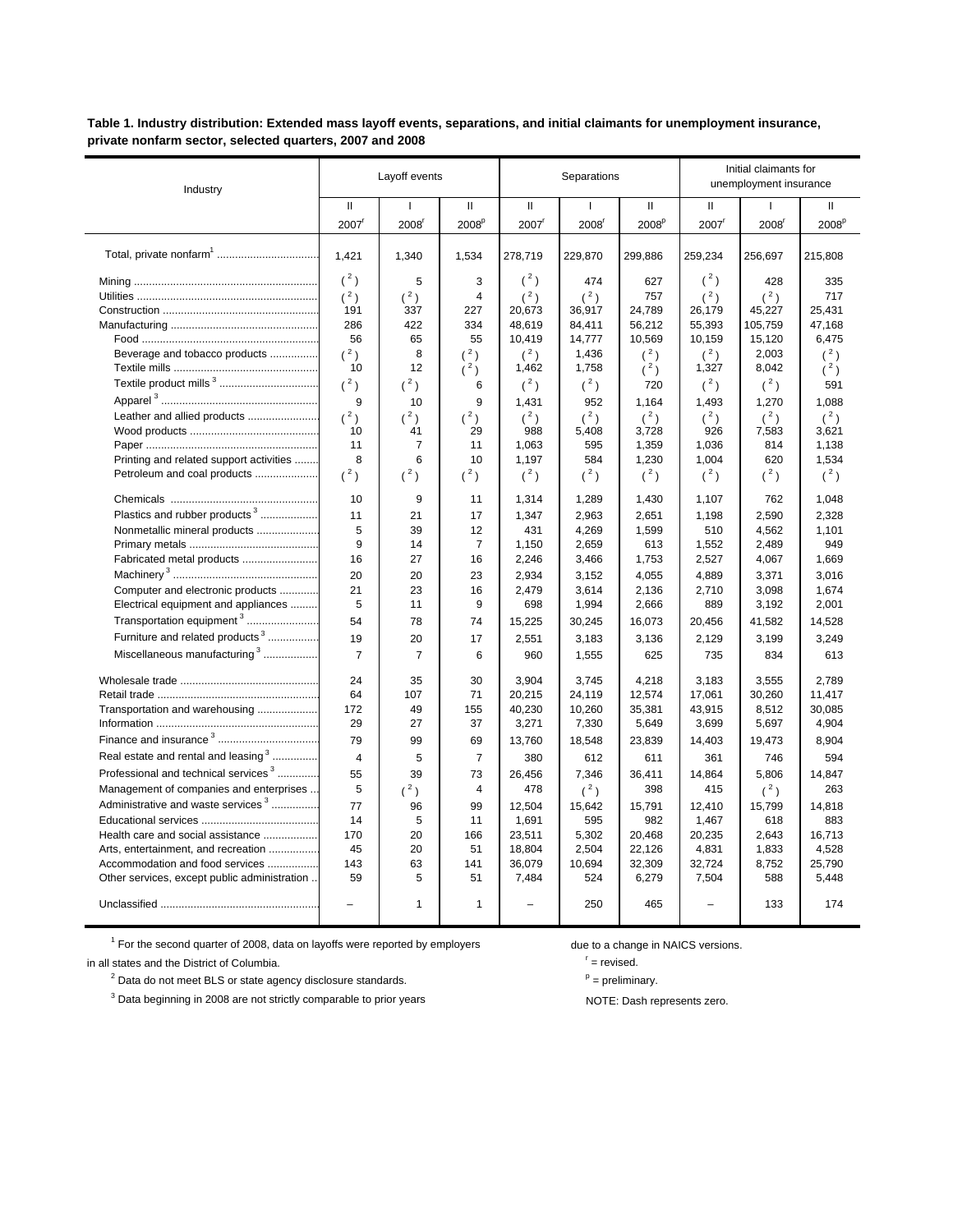**Table 2. Reason for layoff: Extended mass layoff events, separations, and initial claimants for unemployment insurance, private nonfarm sector, selected quarters, 2007 and 2008**

| Reason for layoff                                |                          | Layoff events                   |                   |                  | Separations              |                   |                  | Initial claimants for<br>unemployment insurance |                   |
|--------------------------------------------------|--------------------------|---------------------------------|-------------------|------------------|--------------------------|-------------------|------------------|-------------------------------------------------|-------------------|
|                                                  | $\mathbf{H}$             | ı                               | $\mathbf{H}$      | $\mathbf{I}$     | ı                        | $\mathbf{H}$      | $\mathbf{H}$     | $\mathbf{I}$                                    | Ш                 |
|                                                  | 2007                     | 2008                            | 2008 <sup>p</sup> | 2007             | 2008                     | 2008 <sup>p</sup> | 2007             | $2008$ <sup>r</sup>                             | 2008 <sup>p</sup> |
|                                                  | 1.421                    | 1,340                           | 1,534             | 278,719          | 229,870                  | 299,886           | 259,234          | 256,697                                         | 215,808           |
|                                                  | 417                      | 600                             | 528               | 52,099           | 91,595                   | 70,967            | 63,520           | 124,330                                         | 71,209            |
|                                                  | 18                       | 18                              | 18                | 2,778            | 2,417                    | 2,387             | 2,370            | 2,201                                           | 2,070             |
|                                                  | 217                      | 227                             | 199               | 27,921           | 28,319                   | 25,479            | 32.770           | 36,085                                          | 25.184            |
|                                                  | $\overline{4}$           | $\overline{\phantom{a}}$        | $(^2)$            | 561              |                          | (2)               | 519              |                                                 | (2)               |
|                                                  | 6                        | $\overline{7}$                  | (2)               | 892              | 1,559                    | (2)               | 1,072            | 876                                             | (2)               |
|                                                  | 18                       | 15                              | 11                | 2,704            | 2,796                    | 1,433             | 2,880            | 2,558                                           | 1,071             |
| Slack work/insufficient demand/non-seasonal      |                          |                                 |                   |                  |                          |                   |                  |                                                 |                   |
|                                                  | 154                      | 333                             | 291               | 17,243           | 56,504                   | 40,300            | 23,909           | 82,610                                          | 41,808            |
|                                                  | 79                       | 114                             | 107               | 15,472           | 21,674                   | 33,828            | 17,161           | 22,606                                          | 13,586            |
|                                                  | 16                       | 22                              | 17                | 3,553            | 4,990                    | 16,852            | 1,771            | 2,796                                           | 1,381             |
| Reorganization or restructuring of company       | 63                       | 92                              | 90                | 11,919           | 16,684                   | 16,976            | 15,390           | 19,810                                          | 12,205            |
|                                                  | 110                      | 122                             | 104               | 26,754           | 26,681                   | 24,853            | 22,101           | 23,856                                          | 14,684            |
|                                                  | 17                       | 26                              | 21                | 3.035            | 6.488                    | 8.546             | 2.065            | 3.782                                           | 4.277             |
| Cost control/cost cutting/increase profitability | 44                       | 40                              | 46                | 8.387            | 6.509                    | 8.752             | 7.743            | 9.833                                           | 4.904             |
|                                                  | 49                       | 56                              | 37                | 15,332           | 13,684                   | 7,555             | 12,293           | 10,241                                          | 5,503             |
|                                                  | 20                       | 29                              | $(^2)$            | 5,887            | 11,823                   | $(^2)$            | 8,365            | 8,459                                           | (2)               |
| Automation/technological advances                | $(^2)$                   | $\overline{\mathbf{4}}$         | 3                 | $(^2)$           | 579                      | 264               | $(^2)$           | 557                                             | 248               |
|                                                  | (2)                      |                                 | $\binom{2}{3}$    | (2)              | $\equiv$                 | $(^2)$            | (2)              |                                                 | (2)               |
| Governmental regulations/intervention            | 4                        | 5                               |                   | 684              | 2.083                    | 267               | 335              | 654                                             | 245               |
| Labor dispute/contract negotiations/strike       | $\overline{4}$           | 5                               | 3                 | 1,395            | 5,194                    | 704               | 1,657            | 3,026                                           | 643               |
|                                                  | $(^{2})$                 | 6                               | 3                 | (2)              | 2,356                    | 215               | (2)              | 2,826                                           | 215               |
|                                                  | 4                        |                                 | $(^2)$            | 2,286            | $\overline{\phantom{0}}$ | (2)               | 4,614            | $\equiv$                                        | (2)               |
|                                                  | (2)                      | 5                               | $(^2)$            | $(^2)$           | 507                      | (2)               | (2)              | 416                                             | (2)               |
|                                                  | (2)                      | 4                               | (2)               | (2)              | 1,104                    | (2)               | (2)              | 980                                             | (2)               |
|                                                  | 3                        | 8                               | $(^2)$            | 306              | 1,979                    | $(^2)$            | 248              | 1,891                                           |                   |
|                                                  | $\overline{\phantom{0}}$ | $(^2)$                          |                   | $\equiv$         | $({}^{2})$               |                   | $\equiv$         | $({}^{2})$                                      |                   |
| Natural disaster (not weather related)           | $\overline{\phantom{0}}$ |                                 | $(^2)$            |                  |                          | $(^2)$            |                  |                                                 | (2)               |
|                                                  | 3                        | $(^2)$<br>$\overline{5}$        | $(^2)$            | 306<br>÷         | (2)<br>986               | (2)               | 248<br>L,        | (2)<br>1,188                                    | (2)               |
|                                                  |                          |                                 |                   |                  |                          |                   |                  |                                                 |                   |
|                                                  | 649                      | 246                             | 582               | 154,876          | 43,107                   | 141,562           | 124,628          | 42,230                                          | 88,743            |
| Vacation period-school related or otherwise      | 349<br>300               | 246<br>$\overline{\phantom{m}}$ | 346<br>236        | 98.808<br>56,068 | 43,107                   | 103,207<br>38,355 | 66,396<br>58,232 | 42,230                                          | 54,178<br>34,565  |
|                                                  | 143                      | 221                             | 195               | 23,325           | 33,011                   | 26,211            | 23,211           | 33,325                                          | 25,291            |
|                                                  |                          |                                 |                   |                  |                          |                   |                  |                                                 |                   |
|                                                  | 11<br>53                 | 23<br>63                        | 17<br>42          | 1,776<br>10,888  | 3,466<br>12,282          | 2.957<br>6,715    | 1,809            | 4,685<br>11,902                                 | 2.498<br>6,476    |
|                                                  | 79                       | 135                             | 136               | 10,661           | 17,263                   | 16,539            | 10,843<br>10,559 | 16,738                                          | 16,317            |
|                                                  |                          |                                 |                   |                  |                          |                   |                  |                                                 |                   |

 $1$  See footnote 1, table 1.

 $2$  Data do not meet BLS or state agency disclosure standards. NOTE: Dash represents zero.<br>  $\frac{1}{2}$  = revised.

 $\frac{p}{p}$  = preliminary.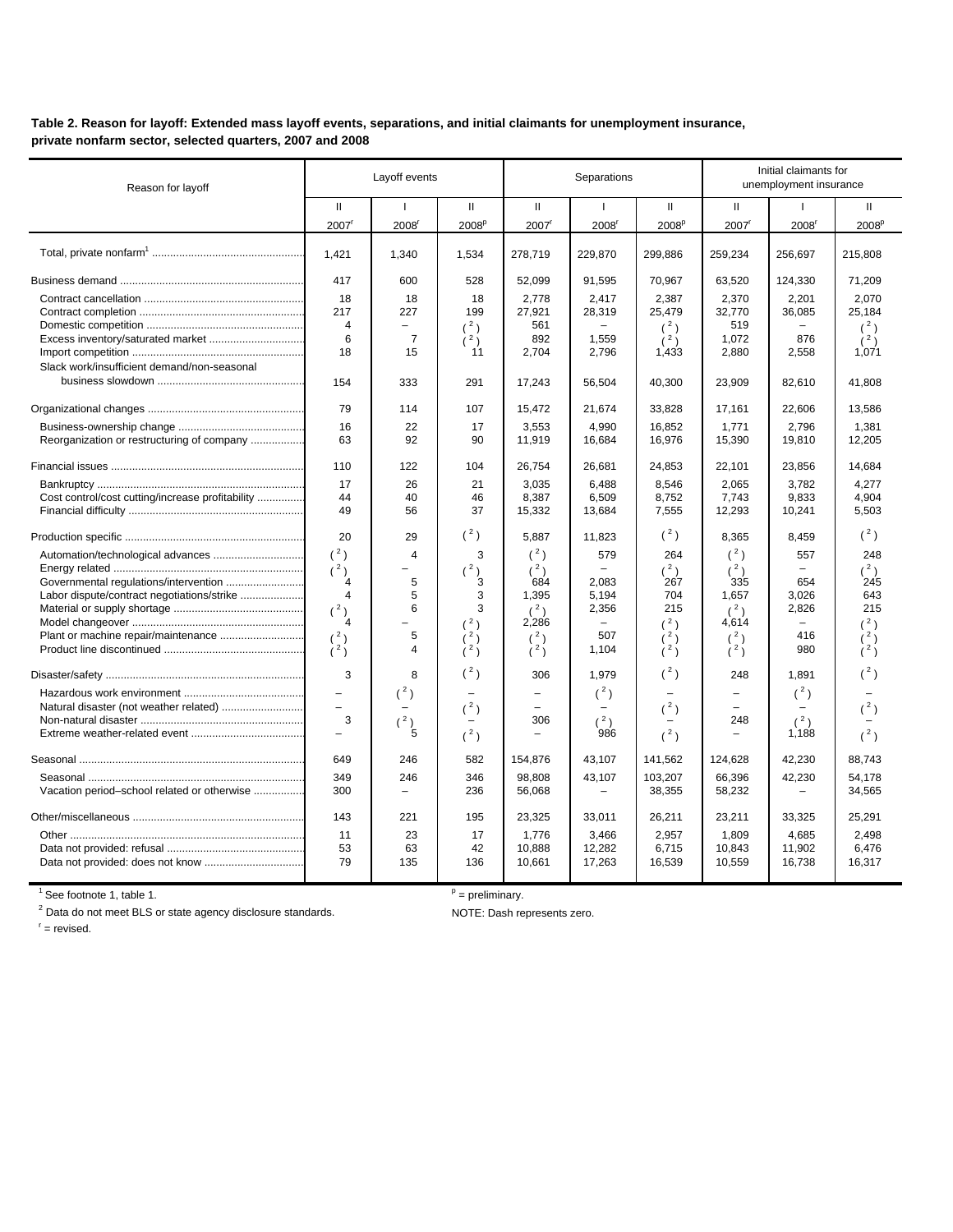#### **Table 3. State and selected claimant characteristics: Extended mass layoff events and initial claimants for unemployment insurance, private nonfarm sector, first and second quarters, 2008**

|                                     |                          |                   |                          | Total                | Percent of total         |                   |                          |                          |                          |                   |                          |                            |
|-------------------------------------|--------------------------|-------------------|--------------------------|----------------------|--------------------------|-------------------|--------------------------|--------------------------|--------------------------|-------------------|--------------------------|----------------------------|
| <b>State</b>                        | Layoff events            |                   |                          | initial<br>claimants |                          | <b>Black</b>      |                          | Hispanic<br>origin       | Women                    |                   |                          | Persons age 55<br>and over |
|                                     | -1                       | Ш                 | $\mathbf{I}$             | Ш                    | $\mathbf{I}$             | $\mathbf{H}$      | $\mathbf{I}$             | Ш                        | -1                       | Ш                 | -1                       | Ш                          |
|                                     | 2008                     | 2008 <sup>p</sup> | 2008                     | 2008 <sup>p</sup>    | 2008 <sup>r</sup>        | 2008 <sup>p</sup> | 2008                     | 2008 <sup>p</sup>        | 2008                     | 2008 <sup>p</sup> | 2008                     | 2008 <sup>p</sup>          |
| Total, private nonfarm <sup>1</sup> | 1,340                    | 1,534             | 256,697                  | 215,808              | 14.8                     | 15.9              | 18.1                     | 17.1                     | 36.1                     | 51.9              | 18.1                     | 22.7                       |
|                                     | 13                       | 20                | 2,825                    | 3,470                | 57.2                     | 48.8              | 4.6                      | 2.1                      | 49.8                     | 61.7              | 17.3                     | 22.2                       |
|                                     | (2)                      | 6                 | $(^2)$                   | 1,110                | 8.8                      | 5.0               | 20.9                     | 17.4                     | 29.3                     | 43.9              | 26.5                     | 27.6                       |
|                                     | 5                        | 12                | 607                      | 1,546                | 10.4                     | 1.8               | 22.2                     | 72.5                     | 38.2                     | 57.2              | 9.6                      | 21.9                       |
|                                     | 10                       | 6                 | 3,194                    | 521                  | 34.7                     | 34.4              | 9.6                      | 2.3                      | 51.9                     | 88.7              | 11.3                     | 19.8                       |
|                                     | 467<br>9                 | 437<br>12         | 77,332<br>1,480          | 50,319<br>1,493      | 9.1<br>7.0               | 9.5<br>6.3        | 38.9<br>18.3             | 38.3<br>30.5             | 36.4<br>35.2             | 40.9<br>65.0      | 13.9<br>16.2             | 16.1<br>22.3               |
| Connecticut                         | 3                        | 22                | 320                      | 3,205                | 10.9                     | 14.8              | 8.4                      | 12.1                     | 45.3                     | 60.9              | 29.4                     | 28.4                       |
|                                     | $\overline{\phantom{0}}$ | $\overline{4}$    | $\overline{\phantom{0}}$ | 215                  | $\overline{\phantom{0}}$ | 43.3              | $\overline{\phantom{0}}$ | 9.3                      | $\overline{\phantom{0}}$ | 83.3              | $\overline{\phantom{0}}$ | 34.9                       |
| District of Columbia                | 3                        | $\overline{4}$    | 185                      | 337                  | 48.1                     | 86.9              | 16.8                     | 6.2                      | 36.2                     | 68.0              | 25.9                     | 18.1                       |
|                                     | 60                       | 109               | 8,531                    | 13,605               | 13.9                     | 17.8              | 29.6                     | 31.8                     | 37.7                     | 48.8              | 22.5                     | 24.3                       |
|                                     | 19                       | 14                | 8,376                    | 1,266                | 21.7                     | 49.8              | 11.4                     | 3.1                      | 46.5                     | 46.8              | 16.6                     | 18.8                       |
|                                     | 6<br>8                   | 9<br>9            | 659<br>940               | 2,461<br>769         | 7.9<br>.2                | 3.2<br>$\cdot$ 1  | 13.1<br>14.3             | 7.2<br>4.8               | 12.1<br>27.7             | 42.1<br>35.8      | 10.9<br>17.4             | 18.1<br>20.8               |
|                                     |                          |                   |                          |                      |                          |                   |                          |                          |                          |                   |                          |                            |
|                                     | 98                       | 110               | 17,166                   | 21.486               | 25.4                     | 23.0              | 15.2                     | 10.3                     | 39.1                     | 58.4              | 15.1                     | 21.2                       |
|                                     | 26                       | 44                | 7,397                    | 6,399                | 8.0                      | 9.4               | 4.4                      | 3.0                      | 32.5                     | 48.1              | 17.6                     | 22.5                       |
|                                     | 10                       | 8                 | 3,445                    | 1,077                | 2.7                      | 11.6              | 2.0                      | 1.6                      | 37.2                     | 61.2              | 17.3                     | 24.8                       |
|                                     | 7                        | 15                | 1,619                    | 1,249                | 15.3                     | 16.4              | 5.1                      | 1.8                      | 43.5                     | 62.7              | 19.1                     | 23.2                       |
|                                     | 18                       | 19                | 1,886                    | 1,790                | 12.0                     | 5.1               | .3                       | $\overline{\phantom{0}}$ | 27.4                     | 25.1              | 17.4                     | 22.4                       |
|                                     | 11<br>(2)                | 18<br>5           | 2,641<br>(2)             | 2,024<br>569         | 45.7<br>2.8              | 70.6<br>1.1       | 3.0<br>.5                | 1.3<br>$\cdot$ .2        | 28.7<br>53.5             | 81.1<br>36.2      | 24.7<br>22.0             | 22.6<br>25.3               |
|                                     | 10                       | (2)               | 1,206                    | $(^{2})$             | 26.7                     | 40.7              | 4.1                      | .4                       | 26.0                     | 54.2              | 27.7                     | 18.3                       |
| Massachusetts                       | 18                       | 23                | 2,633                    | 3,134                | 12.7                     | 14.2              | 1.4                      | 2.3                      | 45.3                     | 61.7              | 16.3                     | 31.0                       |
|                                     | 57                       | 74                | 20,781                   | 12,061               | 19.3                     | 18.8              | 2.5                      | 3.5                      | 26.2                     | 58.3              | 25.0                     | 19.5                       |
|                                     | 16                       | 22                | 1,694                    | 2,486                | 4.5                      | 9.5               | 3.2                      | 6.4                      | 26.4                     | 46.6              | 15.2                     | 23.0                       |
|                                     | 9                        | 12                | 796                      | 1,115                | 62.6                     | 56.4              | .9                       | 1.6                      | 32.4                     | 44.8              | 24.7                     | 15.7                       |
|                                     | 26                       | 34                | 4,650                    | 5,721                | 19.2                     | 19.0              | .6                       | .3                       | 35.4                     | 71.3              | 22.5                     | 28.3                       |
|                                     | 5                        | 9                 | 440                      | 653                  | .5                       |                   | 5.0                      | 3.5                      | 14.5                     | 54.8              | 20.9                     | 31.4                       |
|                                     | $\overline{4}$           | 5                 | 565                      | 706                  | $\cdot$                  | 10.9              | 19.3                     | 6.5                      | 21.2                     | 33.4              | 21.2                     | 32.3                       |
|                                     | 11                       | 13                | 1,791                    | 1,619                | 5.8                      | 11.2              | 29.6                     | 28.4                     | 40.6                     | 48.1              | 21.0                     | 23.1                       |
| New Hampshire                       | (2)                      | $\overline{4}$    | $(^2)$                   | 337                  | 1.3                      |                   | 3.3                      | .6                       | 41.8                     | 45.7              | 10.5                     | 34.4                       |
| New Jersey                          | 33                       | 37                | 5,326                    | 8,485                | 26.7                     | 17.7              | 8.8                      | 5.8                      | 49.1                     | 66.2              | 21.3                     | 33.9                       |
| New Mexico                          | 5                        | 8                 | 799                      | 613                  | 2.3                      | 2.6               | 33.9                     | 40.0                     | 23.9                     | 34.1              | 33.8                     | 20.6                       |
|                                     | 78                       | 21<br>10          | 12,880                   | 3,197                | 11.9                     | 11.0              | 9.5                      | 10.7                     | 30.9                     | 57.0              | 18.5                     | 36.0                       |
| North Carolina<br>North Dakota      | 13                       |                   | 2,669                    | 2,302                | 61.4                     | 34.9              | 5.3                      | 2.5                      | 50.2                     | 31.0              | 25.4                     | 15.4                       |
|                                     | 64                       | 81                | 16,669                   | 12,250               | 17.0                     | 14.3              | 3.0                      | 3.0                      | 32.1                     | 51.9              | 19.4                     | 20.8                       |
| Oklahoma                            | (2)                      | 4                 | $(^2)$                   | 550                  | 15.6                     | 8.9               | 2.8                      | 2.0                      | 42.6                     | 42.5              | 4.3                      | 15.8                       |
|                                     | 11                       | 23                | 3,658                    | 4,712                | .7                       | 1.5               | 23.9                     | 10.4                     | 34.6                     | 56.1              | 20.3                     | 28.8                       |
| Pennsylvania                        | 75                       | 95                | 16,182                   | 17,335               | 6.7                      | 9.5               | 4.9                      | 3.6                      | 35.3                     | 53.0              | 23.7                     | 32.9                       |
| Rhode Island                        | 4                        | 9                 | 345                      | 1,084                | 1.2                      | 5.5               | 5.8                      | 18.5                     | 50.4                     | 80.1              | 36.2                     | 36.3                       |
| South Carolina                      | 9                        | 14                | 978                      | 1,661                | 50.7                     | 70.2              | $\cdot$ 1                | .8                       | 53.9                     | 69.3              | 7.2                      | 9.8                        |
| South Dakota                        | $(^{2})$                 | $(^2)$            | $(^2)$                   | $(^2)$               | 4.2                      | $\qquad \qquad -$ | 16.8                     | 1.0                      | 65.8                     | 86.0              | 15.3                     | 47.0                       |
|                                     | 16                       | 22                | 2,844                    | 2,728                | 23.9                     | 29.5              | $\overline{\phantom{0}}$ | $\overline{\phantom{0}}$ | 50.3                     | 57.7              | 18.9                     | 38.7                       |
|                                     | 22                       | 51                | 4,363                    | 7,654                | 17.8                     | 16.2              | 39.7                     | 49.0                     | 30.3                     | 46.1              | 18.2                     | 15.0                       |
|                                     | 5                        | 9                 | 608                      | 1,213                | 3.6                      | 1.6               | 22.5                     | 15.7                     | 52.0                     | 41.5              | 10.7                     | 10.1                       |
|                                     | (2)                      | 5                 | $(^2)$                   | 731                  | 1.0                      | 1.0               | $\overline{\phantom{a}}$ | .3                       | 33.2                     | 37.2              | 20.6                     | 18.7                       |
|                                     | 14                       | 14                | 3,881                    | 1,527                | 22.1                     | 55.7              | 1.6                      | 4.8                      | 38.5                     | 74.7              | 21.5                     | 20.9                       |
| Washington                          | 21<br>4                  | 6<br>7            | 3,072<br>712             | 694<br>684           | 5.7                      | 5.2<br>.7         | 9.8                      | 13.4<br>-                | 37.8<br>38.9             | 73.8<br>36.1      | 16.3<br>18.0             | 29.8<br>12.3               |
| West Virginia                       | 27                       | 35                | 7,102                    | 5,198                | $\cdot$ 1<br>4.8         | 11.6              | $\cdot$ 1<br>10.1        | 3.5                      | 36.4                     | 59.9              | 18.9                     | 33.5                       |
|                                     | $(^2)$                   | $(^2)$            | $(^2)$                   | $(^2)$               | $\qquad \qquad -$        | $\qquad \qquad -$ | 1.3                      | $\qquad \qquad -$        | 32.9                     | 27.0              | 25.3                     | 2.7                        |
| Puerto Rico                         | 10                       | 12                | 2,315                    | 2,590                | $\overline{\phantom{0}}$ | $\cdot$ 1         | 97.6                     | 98.1                     | 57.5                     | 58.9              | 7.3                      | 9.0                        |

 $1$  See footnote 1, table 1.

 $2$  Data do not meet BLS or state agency disclosure standards.

 $r =$  revised.

 $P =$  preliminary.

<sup>3</sup> Data are not available.  $\blacksquare$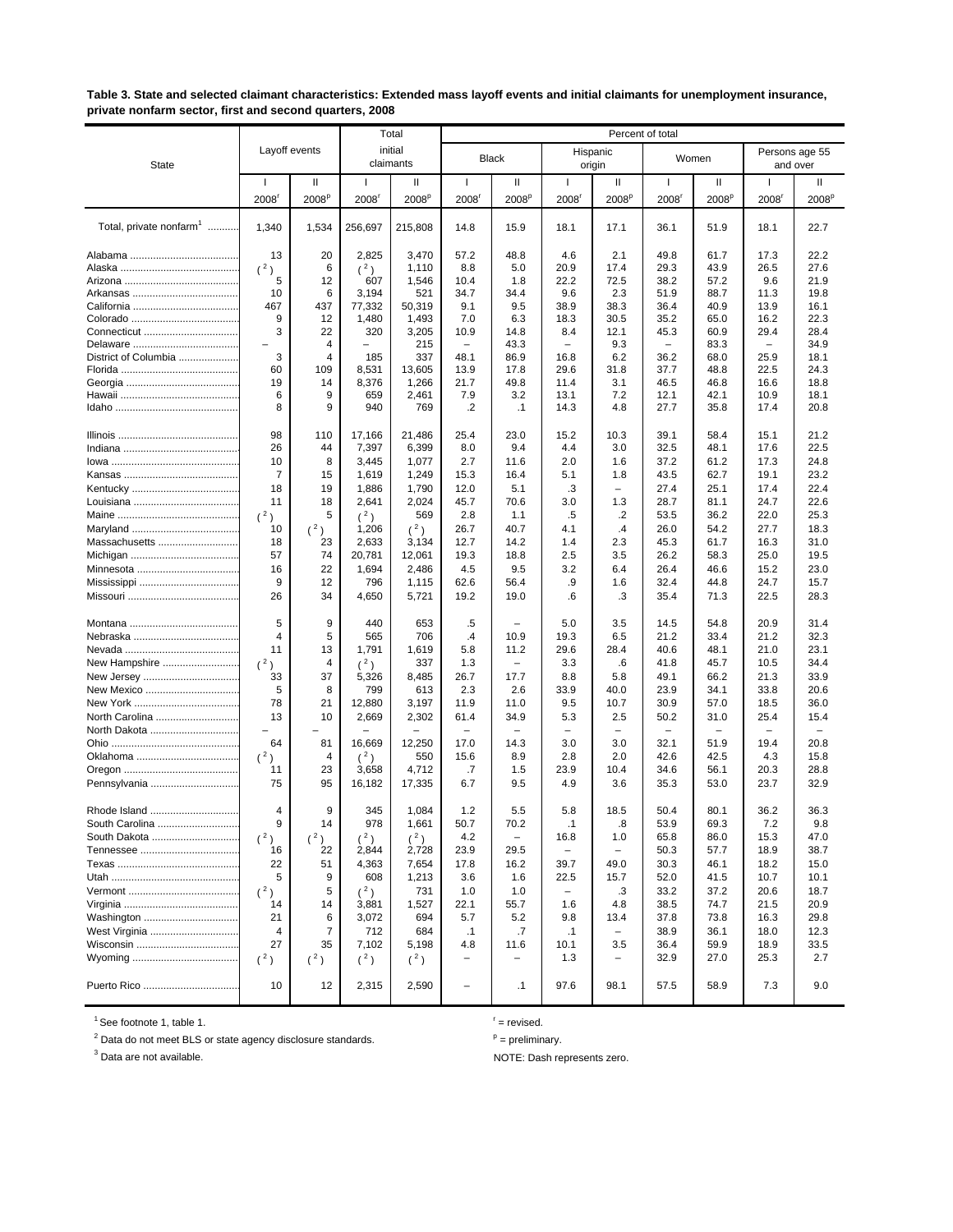#### **Table 4. Census region and division: Extended mass layoff events, separations, and initial claimants for unemployment insurance, private nonfarm sector, selected quarters, 2007 and 2008**

| Census region and division | Layoff events     |       |                   | Separations         |         |                   | Initial claimants for<br>unemployment insurance |         |                   |
|----------------------------|-------------------|-------|-------------------|---------------------|---------|-------------------|-------------------------------------------------|---------|-------------------|
|                            | Ш                 |       | Ш                 | Ш                   |         | Ш                 | Ш                                               |         | $\mathbf{H}$      |
|                            | 2007 <sup>r</sup> | 2008  | 2008 <sup>p</sup> | $2007$ <sup>r</sup> | 2008    | 2008 <sup>p</sup> | $2007$ <sup><math>r</math></sup>                | 2008    | 2008 <sup>p</sup> |
|                            | 1,421             | 1,340 | 1,534             | 278,719             | 229,870 | 299,886           | 259,234                                         | 256,697 | 215,808           |
|                            | 293               | 217   | 221               | 59,017              | 32,465  | 40,813            | 66,551                                          | 38,511  | 38,077            |
|                            | 63                | 31    | 68                | 13.777              | 4.839   | 13.692            | 10.036                                          | 4,123   | 9.060             |
|                            | 230               | 186   | 153               | 45,240              | 27,626  | 27,121            | 56,515                                          | 34,388  | 29,017            |
|                            | 303               | 232   | 330               | 48,599              | 42.117  | 53,275            | 45,673                                          | 45,228  | 41,722            |
|                            | 170               | 132   | 178               | 27,930              | 23,492  | 28,895            | 25,125                                          | 26,538  | 21,870            |
| East South Central         | 63                | 56    | 73                | 10,293              | 10,277  | 10,565            | 10,270                                          | 8,351   | 9,103             |
| West South Central         | 70                | 44    | 79                | 10,376              | 8,348   | 13,815            | 10,278                                          | 10,339  | 10,749            |
|                            | 363               | 336   | 429               | 75,305              | 73,442  | 86,410            | 74,665                                          | 81,278  | 68,733            |
| East North Central         | 270               | 272   | 344               | 58.772              | 61.305  | 72,140            | 57,026                                          | 69,115  | 57,394            |
| West North Central         | 93                | 64    | 85                | 16,533              | 12,137  | 14,270            | 17,639                                          | 12,163  | 11,339            |
|                            | 462               | 555   | 554               | 95,798              | 81,846  | 119,388           | 72,345                                          | 91,680  | 67,276            |
|                            | 65                | 49    | 73                | 22,257              | 7,547   | 26.774            | 7.482                                           | 6.744   | 7.980             |
|                            | 397               | 506   | 481               | 73,541              | 74,299  | 92,614            | 64,863                                          | 84.936  | 59,296            |
|                            |                   |       |                   |                     |         |                   |                                                 |         |                   |

census divisions are: New England: Connecticut, Maine, Massachusetts, **Dakota, and South Dakota; Mountain: Arizona**, Colorado, Idaho, Montana, New Hampshire, Rhode Island, and Vermont; Middle Atlantic: New Jersey, Nevada, New Mexico, Utah, and Wyoming; and Pacific: Alaska, California, New York, and Pennsylvania; South Atlantic: Delaware, District of Columbia, Hawaii, Oregon, and Washington. Florida, Georgia, Maryland, North Carolina, South Carolina, Virginia, and

 1 See footnote 1, table 1. West Virginia; East South Central: Alabama, Kentucky, Mississippi, and <sup>r</sup> = revised. Tennessee; West South Central: Arkansas, Louisiana, Oklahoma, and p = preliminary. Texas: East North Central: Illinois, Indiana, Michigan, Ohio, and Wisconsin; NOTE: The States (including the District of Columbia) that comprise the West North Central: Iowa, Kansas, Minnesota, Missouri, Nebraska, North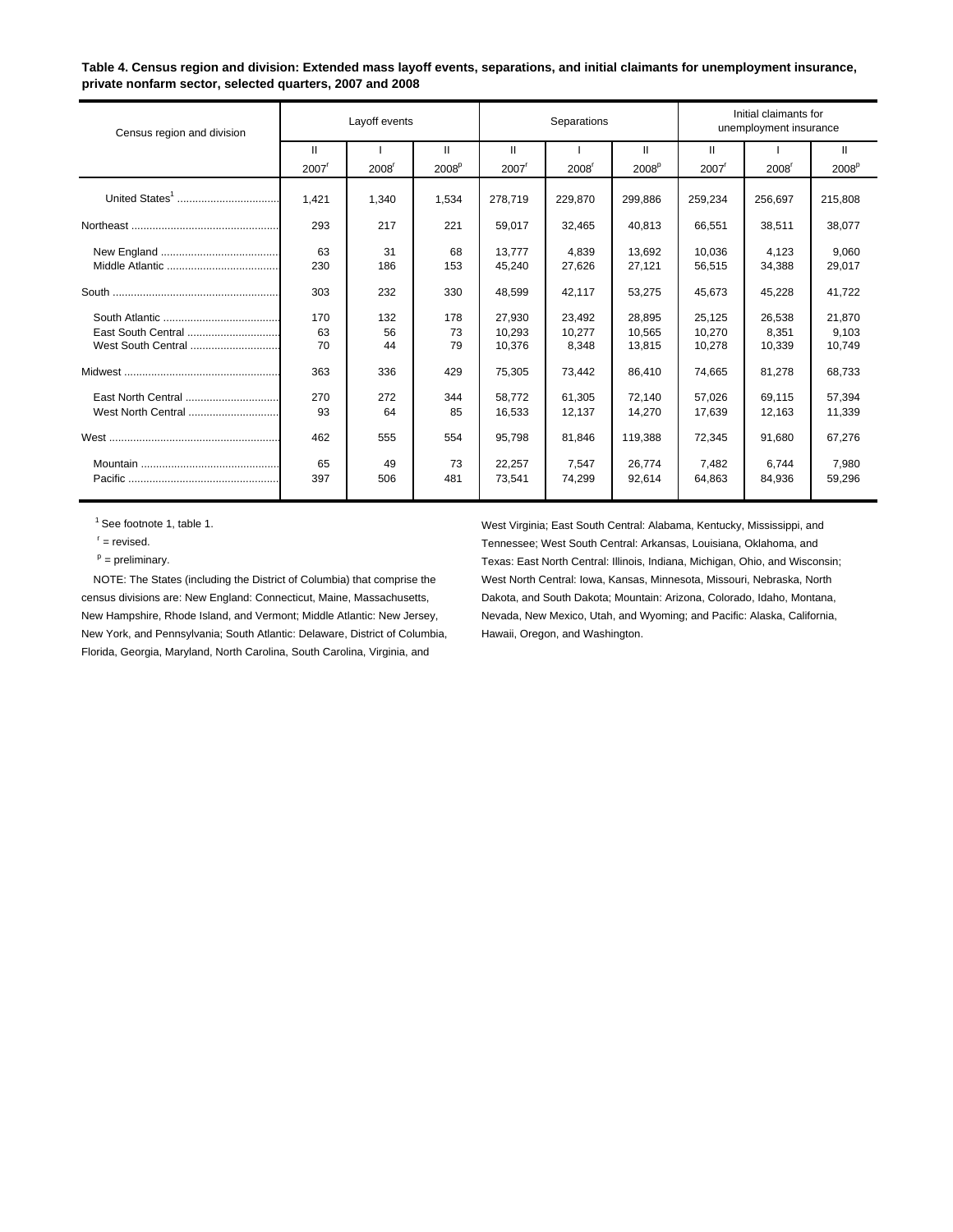### **Table 5. State distribution: Extended mass layoff events, separations, and initial claimants for unemployment insurance, private nonfarm sector, selected quarters, 2007 and 2008**

| State                               |                                                                                       | Layoff events                                                                        |                                                                                     |                                                                                                                   | Separations                                                                                                            |                                                                                                                 |                                                                                                                 | Initial claimants for<br>unemployment insurance                                                                 |                                                                                                                    |  |
|-------------------------------------|---------------------------------------------------------------------------------------|--------------------------------------------------------------------------------------|-------------------------------------------------------------------------------------|-------------------------------------------------------------------------------------------------------------------|------------------------------------------------------------------------------------------------------------------------|-----------------------------------------------------------------------------------------------------------------|-----------------------------------------------------------------------------------------------------------------|-----------------------------------------------------------------------------------------------------------------|--------------------------------------------------------------------------------------------------------------------|--|
|                                     | Ш<br>2007                                                                             | $\mathbf{I}$<br>2008                                                                 | Ш<br>2008 <sup>p</sup>                                                              | Ш<br>2007                                                                                                         | $\mathbf{I}$<br>2008                                                                                                   | Ш<br>2008 <sup>p</sup>                                                                                          | Ш<br>2007                                                                                                       | $\mathbf{I}$<br>2008                                                                                            | Ш<br>2008 <sup>p</sup>                                                                                             |  |
| Total, private nonfarm <sup>1</sup> | 1,421                                                                                 | 1,340                                                                                | 1,534                                                                               | 278,719                                                                                                           | 229,870                                                                                                                | 299,886                                                                                                         | 259,234                                                                                                         | 256,697                                                                                                         | 215,808                                                                                                            |  |
| District of Columbia                | 14<br>7<br>19<br>14<br>340<br>13<br>17<br>3<br>(2)<br>70<br>13<br>7<br>5              | 13<br>(2)<br>5<br>10<br>467<br>9<br>3<br>3<br>60<br>19<br>6<br>8                     | 20<br>6<br>12<br>6<br>437<br>12<br>22<br>$\overline{4}$<br>4<br>109<br>14<br>9<br>9 | 2,739<br>3,953<br>5,141<br>2,233<br>59,345<br>13,630<br>5,489<br>252<br>(2)<br>12,996<br>1,718<br>1,396<br>543    | 2,182<br>$(^2)$<br>474<br>1,809<br>66,895<br>2,141<br>296<br>340<br>10,358<br>2,112<br>2,019<br>783                    | 3,295<br>3,707<br>2,295<br>521<br>77,751<br>14,347<br>5,008<br>239<br>337<br>17,216<br>1,384<br>4,300<br>829    | 2,919<br>1,328<br>2,675<br>1,875<br>53,458<br>1,451<br>3,449<br>270<br>(2)<br>10,562<br>1,895<br>1,076<br>462   | 2,825<br>$(^2)$<br>607<br>3,194<br>77,332<br>1,480<br>320<br>185<br>8,531<br>8,376<br>659<br>940                | 3,470<br>1,110<br>1,546<br>521<br>50,319<br>1,493<br>3,205<br>215<br>337<br>13,605<br>1,266<br>2,461<br>769        |  |
|                                     | 89<br>24<br>$\overline{4}$<br>13<br>17<br>19<br>9<br>29<br>13<br>51<br>28<br>11<br>42 | 98<br>26<br>10<br>7<br>18<br>11<br>$(^2)$<br>10<br>18<br>57<br>16<br>9<br>26         | 110<br>44<br>8<br>15<br>19<br>18<br>5<br>$(^2)$<br>23<br>74<br>22<br>12<br>34       | 22.131<br>3,006<br>358<br>1,938<br>2,873<br>2,493<br>1,767<br>3,153<br>2,426<br>17,445<br>3,714<br>1,207<br>9,564 | 17,736<br>4,396<br>1,458<br>1,389<br>2,049<br>2,100<br>(2)<br>1,255<br>2,771<br>14,915<br>2,107<br>2,207<br>6,326      | 26,475<br>8,125<br>952<br>2,043<br>2,034<br>2,590<br>1,739<br>(2)<br>4,545<br>12,246<br>3,399<br>1,280<br>6,923 | 20,615<br>3,714<br>509<br>1,241<br>3,120<br>2,152<br>825<br>3,835<br>1,666<br>15,850<br>3,600<br>995<br>11,570  | 17,166<br>7,397<br>3,445<br>1,619<br>1,886<br>2,641<br>(2)<br>1,206<br>2,633<br>20,781<br>1,694<br>796<br>4,650 | 21,486<br>6,399<br>1,077<br>1,249<br>1,790<br>2,024<br>569<br>$(^2)$<br>3,134<br>12,061<br>2,486<br>1,115<br>5,721 |  |
|                                     | 9<br>3<br>6<br>6<br>69<br>6<br>77<br>15<br>(2)<br>78<br>(2)<br>22<br>84               | 5<br>4<br>11<br>2)<br>33<br>5<br>78<br>13<br>64<br>$(^2)$<br>11<br>75                | 9<br>5<br>13<br>$\overline{4}$<br>37<br>8<br>21<br>10<br>81<br>4<br>23<br>95        | 675<br>550<br>768<br>779<br>21,452<br>705<br>11,049<br>3,279<br>$(^2)$<br>12,050<br>(2)<br>5,798<br>12,739        | 442<br>607<br>1,708<br>(2)<br>6,498<br>649<br>13,084<br>2,113<br>18,236<br>(2)<br>1,913<br>8,044                       | 670<br>745<br>2,646<br>426<br>12,308<br>624<br>4,380<br>4,384<br>19,683<br>923<br>6,157<br>10,433               | 713<br>421<br>731<br>779<br>16,263<br>705<br>18,145<br>2,561<br>(2)<br>12,613<br>(2)<br>5,856<br>22,107         | 440<br>565<br>1,791<br>(2)<br>5,326<br>799<br>12,880<br>2,669<br>16,669<br>(2)<br>3,658<br>16,182               | 653<br>706<br>1,619<br>337<br>8,485<br>613<br>3,197<br>2,302<br>12,250<br>550<br>4,712<br>17,335                   |  |
|                                     | 9<br>9<br>$(^2)$<br>21<br>36<br>6<br>9<br>24<br>21<br>5<br>28<br>$(^2)$<br>16         | 4<br>9<br>$(^2)$<br>16<br>22<br>5<br>$(^{2})$<br>14<br>21<br>4<br>27<br>$(^2)$<br>10 | 9<br>14<br>$(^2)$<br>22<br>51<br>9<br>5<br>14<br>6<br>7<br>35<br>$(^2)$<br>12       | 1,829<br>986<br>$(^2)$<br>3,474<br>5,490<br>724<br>1,487<br>4,041<br>3,049<br>1,313<br>4,140<br>(2)<br>2,035      | 363<br>1,125<br>$({}^{2})$<br>3,839<br>4,298<br>1,150<br>$({}^{2})$<br>5,384<br>2,772<br>805<br>6,022<br>$(^2)$<br>659 | 1,237<br>2,425<br>(2)<br>3,956<br>9,781<br>4,563<br>737<br>1,830<br>699<br>824<br>5,611<br>$(^2)$<br>810        | 1,830<br>1,102<br>$(^2)$<br>3,236<br>6,186<br>674<br>1,487<br>4,053<br>3,145<br>655<br>4,234<br>$(^2)$<br>4,316 | 345<br>978<br>$(^2)$<br>2,844<br>4,363<br>608<br>(2)<br>3,881<br>3,072<br>712<br>7,102<br>$(^2)$<br>2,315       | 1,084<br>1,661<br>$(^2)$<br>2,728<br>7,654<br>1,213<br>731<br>1,527<br>694<br>684<br>5,198<br>$(^2)$<br>2,590      |  |

 $<sup>1</sup>$  See footnote 1, table 1.</sup>

 $P =$  preliminary.

 $^{2}$  Data do not meet BLS or state agency disclosure standards. NOTE: Dash represents zero.

 $r =$  revised.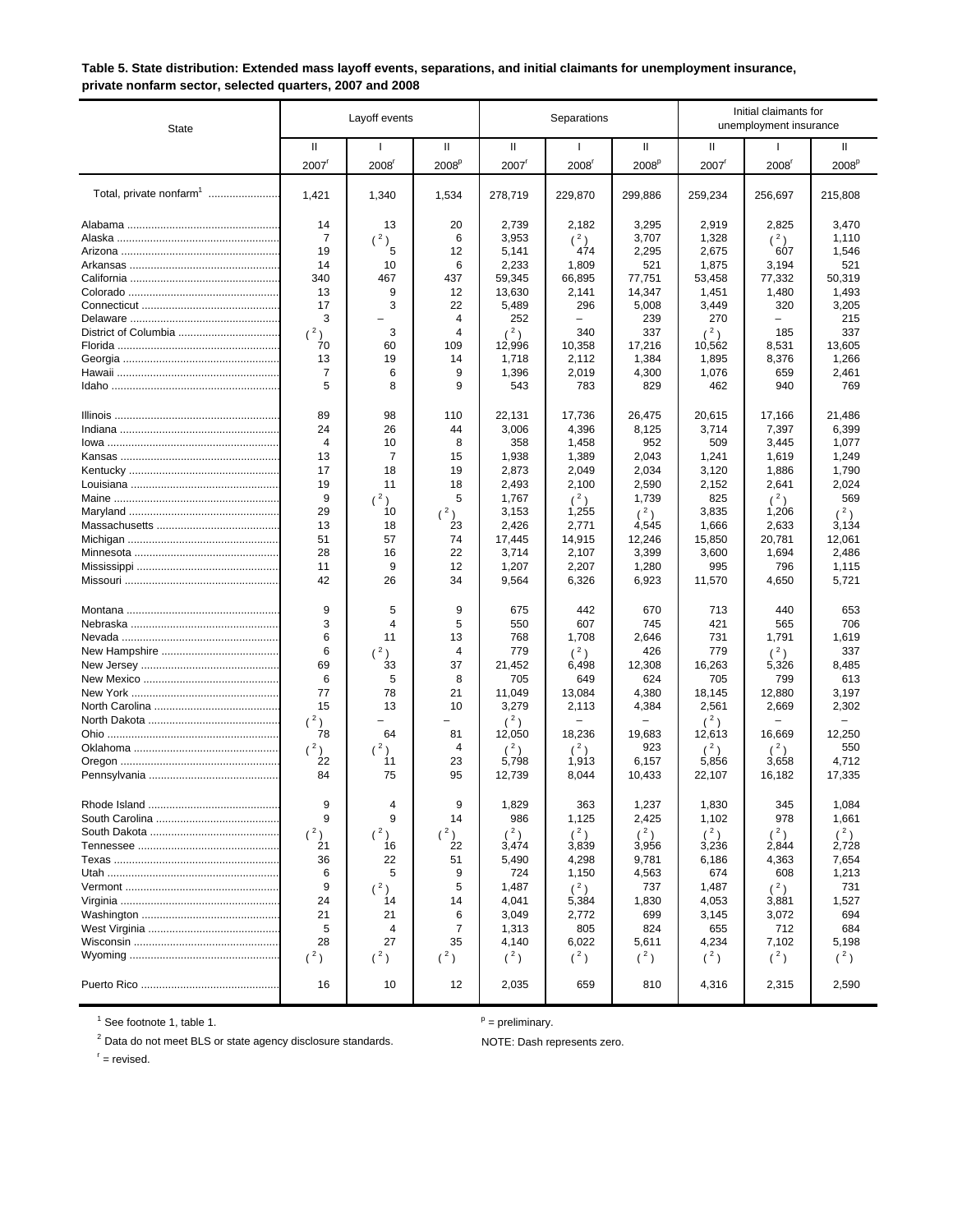#### **Table 6. Information technology-producing industries: Extended mass layoff events and separations, private nonfarm sector, 2001-2008**

|      |                  | Total extended |                                   |             | Information technology-producing industries <sup>1</sup> |             |                                          |             |                                         |             |
|------|------------------|----------------|-----------------------------------|-------------|----------------------------------------------------------|-------------|------------------------------------------|-------------|-----------------------------------------|-------------|
| Year |                  | mass layoffs   | Computer<br>hardware <sup>2</sup> |             | Software and<br>computer services <sup>3</sup>           |             | Communications<br>equipment <sup>4</sup> |             | Communications<br>services <sup>5</sup> |             |
|      | Layoff<br>events | Separations    | Layoff<br>events                  | Separations | Layoff<br>events                                         | Separations | Layoff<br>events                         | Separations | Layoff<br>events                        | Separations |
| 2001 |                  |                |                                   |             |                                                          |             |                                          |             |                                         |             |
|      | 1,546            | 304.171        | 91                                | 20.991      | 32                                                       | 5,558       | 22                                       | 4.441       | 13                                      | 3.317       |
|      | 1,828            | 430,499        | 161                               | 38,986      | 69                                                       | 9,563       | 36                                       | 12,109      | 15                                      | 3,519       |
|      | 1,629            | 330,391        | 142                               | 24,813      | 45                                                       | 5,724       | 39                                       | 8,200       | 21                                      | 5,350       |
|      | 2,372            | 459,771        | 109                               | 17,797      | 50                                                       | 7,667       | 43                                       | 10,124      | 38                                      | 9,889       |
|      | 7,375            | 1,524,832      | 503                               | 102,587     | 196                                                      | 28,512      | 140                                      | 34,874      | 87                                      | 22,075      |
| 2002 |                  |                |                                   |             |                                                          |             |                                          |             |                                         |             |
|      | 1.611            | 299.266        | 84                                | 18.574      | 34                                                       | 3.770       | 32                                       | 8.192       | 28                                      | 4.346       |
|      | 1,624            | 344,606        | 69                                | 11,764      | 39                                                       | 4,326       | 27                                       | 4,870       | 34                                      | 5,643       |
|      | 1,186            | 255,152        | 76                                | 15,017      | 36                                                       | 4,359       | 34                                       | 6,529       | 33                                      | 5,496       |
|      | 1,916            | 373,307        | 74                                | 14,298      | 26                                                       | 5,709       | 19                                       | 3,645       | 31                                      | 7,643       |
|      | 6,337            | 1,272,331      | 303                               | 59,653      | 135                                                      | 18,164      | 112                                      | 23,236      | 126                                     | 23,128      |
| 2003 |                  |                |                                   |             |                                                          |             |                                          |             |                                         |             |
|      | 1,502            | 286,947        | 71                                | 11,900      | 27                                                       | 5,097       | 23                                       | 4,402       | 26                                      | 4,513       |
|      | 1,799            | 368,273        | 54                                | 9,221       | 19                                                       | 2.741       | 21                                       | 3,098       | 22                                      | 4,169       |
|      | 1,190            | 236,333        | 46                                | 6,488       | 24                                                       | 4,189       | 9                                        | 1,289       | 8                                       | 842         |
|      | 1,690            | 325,333        | 25                                | 5,080       | 8                                                        | 1,167       | 9                                        | 1,619       | 23                                      | 5,774       |
|      | 6,181            | 1,216,886      | 196                               | 32,689      | 78                                                       | 13,194      | 62                                       | 10,408      | 79                                      | 15,298      |
| 2004 |                  |                |                                   |             |                                                          |             |                                          |             |                                         |             |
|      | 1,339            | 276,503        | 27                                | 3,222       | 13                                                       | 2,786       | 8                                        | 894         | 14                                      | 2,832       |
|      | 1,358            | 278,831        | 18                                | 2,959       | 15                                                       | 2,775       |                                          |             | 15                                      | 3,250       |
|      | 886              | 164,608        | 13                                | 2,288       | 14                                                       | 1,467       | $\overline{4}$                           | 430         | 11                                      | 3,792       |
|      | 1,427            | 273,967        | 18                                | 3,055       | 10                                                       | 1,547       | $\overline{4}$                           | 563         | 20                                      | 3,143       |
|      | 5,010            | 993,909        | 76                                | 11,524      | 52                                                       | 8,575       | 16                                       | 1,887       | 60                                      | 13,017      |
| 2005 |                  |                |                                   |             |                                                          |             |                                          |             |                                         |             |
|      | 1.142            | 186,506        | 13                                | 1,526       | 9                                                        | 2.355       | $\overline{4}$                           | 439         | 12                                      | 2.400       |
|      | 1,203            | 246,099        | 20                                | 2,973       | 13                                                       | 1,558       | $\overline{\mathbf{A}}$                  | 842         | $\overline{7}$                          | 1,331       |
|      | 1,136            | 201,878        | 23                                | 3,307       | $\overline{7}$                                           | 1,034       | (6)                                      | (6)         | 3                                       | 304         |
|      | 1,400            | 250,178        | 19                                | 4,122       | 3                                                        | 720         | (6)                                      | (6)         | 5                                       | 845         |
|      | 4,881            | 884,661        | 75                                | 11,928      | 32                                                       | 5,667       | 13                                       | 3,000       | 27                                      | 4,880       |
| 2006 |                  |                |                                   |             |                                                          |             |                                          |             |                                         |             |
|      | 963              | 183,089        | 12                                | 1,159       | 6                                                        | 744         | (6)                                      | $(^{6})$    | $(^{6})$                                |             |
|      | 1,353            | 295,964        | 10                                | 3,294       | $\overline{7}$                                           | 1,564       | 8                                        | 988         | $(^{6})$                                |             |
|      | 929              | 160,254        | 14                                | 3,544       | 6                                                        | 487         | $($ <sup>6</sup>                         | (6)         | 8                                       | 1.222       |
|      | 1.640            | 296,662        | 12                                | 4,039       | $\overline{4}$                                           | 708         | 5                                        | 1.482       | 8                                       | 947         |
|      | 4,885            | 935,969        | 48                                | 12,036      | 23                                                       | 3,503       | 19                                       | 3,753       | 23                                      | 3,406       |
| 2007 |                  |                |                                   |             |                                                          |             |                                          |             |                                         |             |
|      | 1,110            | 225,600        | 19                                | 3,007       | 5                                                        | 875         | 3                                        | 415         | 5                                       | 885         |
|      | 1,421            | 278,719        | 22                                | 3,634       | $\overline{4}$                                           | 413         | 5                                        | 433         | 3                                       | 315         |
|      | 1,018            | 160,024        | 22                                | 5,279       | 6                                                        | 1,030       | $\overline{4}$                           | 403         | 3                                       | 276         |
|      | 1,814            | 301,592        | 9                                 | 1,459       | $\overline{4}$                                           | 473         | 3                                        | 381         | $\overline{7}$                          | 870         |
|      | 5.363            | 965.935        | 72                                | 13,379      | 19                                                       | 2,791       | 15                                       | 1.632       | 18                                      | 2.346       |
| 2008 |                  |                |                                   |             |                                                          |             |                                          |             |                                         |             |
|      | 1,340            | 229,870        | 19                                | 3.040       | 9                                                        | 987         | 3                                        | 330         | 3                                       | 329         |
|      | 1,534            | 299,886        | 19                                | 3,181       | 5                                                        | 618         | $(^{6})$                                 | (6)         | 13                                      | 1,673       |

(U.S. Department of Commerce, Economics and Statistics Administration, 2003). The services; other computer related services; office equipment rental and leasing;<br>In the MLS program, however, computer and software merchant In the MLS program, however, computer and software merchant wholesalers and

<sup>2</sup> The industries included in this grouping, based on the 2002 North American Industry Industry Classification System (NAICS), are: telephone apparatus manufacturing; Classification System (NAICS), are: semiconductor machinery manufacturing; office audio and video equipment manufacturing; broadcast and wireless communications machinery manufacturing; electronic computer manufacturing; computer storage equip.; fiber optic cable manufacturing; software reproducing; and magnetic and device manufacturing; computer terminal manufacturing; other computer peripheral optical recording media mfg.<br>
equipment mfg.; electron tube manufacturing; bare printed circuit board manufacturing; <br>
Fine industries includ semiconductors and related device mfg.; electronic capacitor manufacturing; electronic resistor manufacturing; electronic coils, transformers, and inductors; electronic connector manufacturing; printed circuit assembly manufacturing; other electronic program distribution; satellite telecomm<br>component manufacturing; industrial process variable instruments; electricity and signal and commun component manufacturing; industrial process variable instruments; electricity and signal testing instruments; analytical laboratory instrument mfg.; computer and software and software example of Data do not meet BLS or state agency disclosure standards.<br>
MOTE: Dash represents zero. merchant wholesalers; and computer and software stores.

<sup>3</sup> The industries included in this grouping, based on the 2002 North American Industry **Frace Communist Communist**<br>Classification System (NAICS), are: software publishers; internet service providers; **providers** prelimin web search portals; data processing and related services; custom computer programming

<sup>1</sup> Information technology-producing industries are defined in Digital Economy 2003, services; computer systems design services; computer facilities management

computer and software stores are only included in the computer hardware industry.<br><sup>4</sup> The industries included in this grouping, based on the 2002 North American Industry and Industry Classification System (NAICS), are: tel

 $\frac{1}{5}$  The industries included in this grouping, based on the 2002 North American Industry Classification System (NAICS), are: wired telecommunications carriers cellular and other wireless carriers; telecommunications resellers; cable and other program distribution; satellite telecommunications; other telecommunications;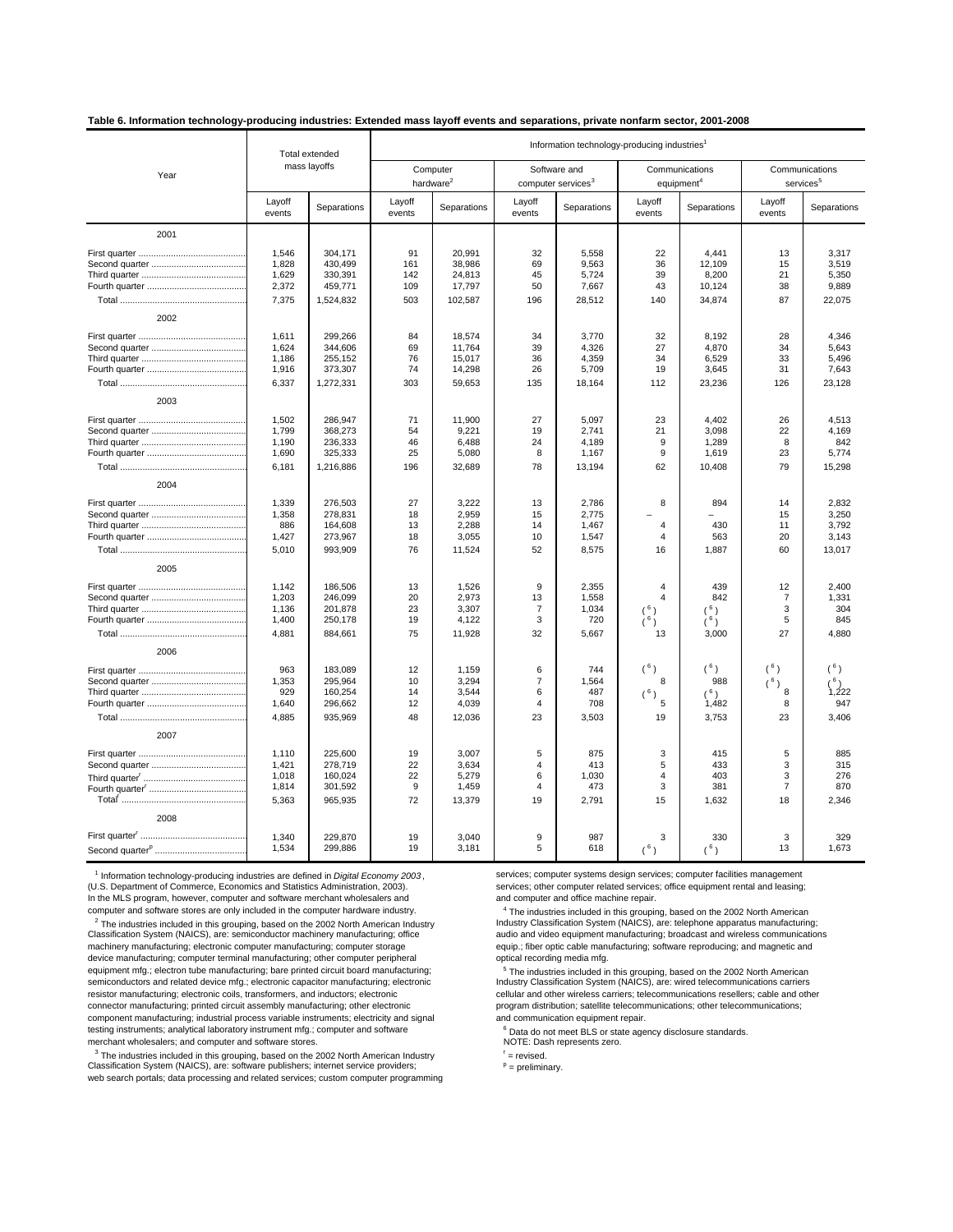### **Table 7. Industry distribution: Extended mass layoff events and separations associated with the movement of work, selected quarters, 2007 and 2008**

| Industry                                                                                                                                                                                                                                                                                                                                                                                                          |                                                                                                                                                                                                                                                                                                                               | Layoff events                                                                                                                                               |                                                                                                                                                                                     | Separations                                                                                                                                                                        |                                                                                                                                                                                                |                                                                                                                                                       |  |
|-------------------------------------------------------------------------------------------------------------------------------------------------------------------------------------------------------------------------------------------------------------------------------------------------------------------------------------------------------------------------------------------------------------------|-------------------------------------------------------------------------------------------------------------------------------------------------------------------------------------------------------------------------------------------------------------------------------------------------------------------------------|-------------------------------------------------------------------------------------------------------------------------------------------------------------|-------------------------------------------------------------------------------------------------------------------------------------------------------------------------------------|------------------------------------------------------------------------------------------------------------------------------------------------------------------------------------|------------------------------------------------------------------------------------------------------------------------------------------------------------------------------------------------|-------------------------------------------------------------------------------------------------------------------------------------------------------|--|
|                                                                                                                                                                                                                                                                                                                                                                                                                   | $\mathbf{H}$<br>2007                                                                                                                                                                                                                                                                                                          | $\mathbf{I}$<br>2008 <sup>r</sup>                                                                                                                           | Ш<br>2008 <sup>p</sup>                                                                                                                                                              | $\mathbf{II}$<br>2007                                                                                                                                                              | $\mathbf{I}$<br>2008 <sup>r</sup>                                                                                                                                                              | $\mathbf{H}$<br>2008 <sup>p</sup>                                                                                                                     |  |
|                                                                                                                                                                                                                                                                                                                                                                                                                   | 65                                                                                                                                                                                                                                                                                                                            | 59                                                                                                                                                          | 60                                                                                                                                                                                  | 11,352                                                                                                                                                                             | 13,324                                                                                                                                                                                         | 10,957                                                                                                                                                |  |
| Printing and related support activities<br>Computer and electronic products<br>Electrical equipment and appliances<br>Furniture and related products <sup>3</sup><br>Miscellaneous manufacturing <sup>3</sup><br>Real estate and rental and leasing <sup>3</sup><br>Professional and technical services <sup>3</sup><br>Management of companies and enterprises<br>Administrative and waste services <sup>3</sup> | 48<br>5<br>(2)<br>3<br>$\overline{\phantom{0}}$<br>(2)<br>(2)<br>$(^2)$<br>5<br>$\overline{a}$<br>3<br>$\overline{4}$<br>$(^2)$<br>$\overline{4}$<br>(2)<br>$\overline{7}$<br>3<br>$\overline{\mathbf{4}}$<br>$(^2)$<br>(2)<br>$(^2)$<br>(2)<br>$\overline{4}$<br>$\overline{\phantom{0}}$<br>$\overline{\phantom{0}}$<br>(2) | 34<br>(2)<br>2)<br>(2)<br>(2)<br>3<br>(2)<br>(2)<br>(2)<br>(2)<br>5<br>$(^2)$<br>8<br>$(^{2})$<br>3<br>$\overline{\mathbf{4}}$<br>3<br>$(^{2})$<br>8<br>(2) | (2)<br>40<br>4<br>(2)<br>(2)<br>(2)<br>(2)<br>$(^2)$<br>$(^2)$<br>$(^2)$<br>(2)<br>3<br>3<br>$(^2)$<br>4<br>8<br>$(^2)$<br>4<br>5<br>3<br>$(^2)$<br>$(^2)$<br>(2)<br>$\overline{4}$ | 8,820<br>1,329<br>$(^2)$<br>(2)<br>440<br>$^2)$<br>$(^2)$<br>542<br>495<br>1,100<br>$(^2)$<br>457<br>$(^2)$<br>1,830<br>612<br>576<br>(2)<br>(2)<br>$(^2)$<br>(3)<br>590<br>$(^2)$ | 6,652<br>(2)<br>$^2)$<br>(2)<br>(2)<br>390<br>(2)<br>(2)<br>$(^{2})$<br>(2)<br>(2)<br>(2)<br>1.195<br>$(^2)$<br>1,190<br>$(^2)$<br>210<br>1,166<br>1,734<br>$(^2)$<br>2,120<br>$(^{2})$<br>(2) | (2)<br>6,575<br>843<br>(2)<br>(2)<br>(2)<br>(2)<br>338<br>366<br>$(^2)$<br>1,332<br>1,013<br>(2)<br>578<br>454<br>1,556<br>(3)<br>(3)<br>(2)<br>1,091 |  |
| Other services, except public administration                                                                                                                                                                                                                                                                                                                                                                      | 3<br>(2)<br>$\equiv$                                                                                                                                                                                                                                                                                                          |                                                                                                                                                             | $=$                                                                                                                                                                                 | 258<br>(3)                                                                                                                                                                         |                                                                                                                                                                                                |                                                                                                                                                       |  |
|                                                                                                                                                                                                                                                                                                                                                                                                                   |                                                                                                                                                                                                                                                                                                                               |                                                                                                                                                             |                                                                                                                                                                                     |                                                                                                                                                                                    |                                                                                                                                                                                                |                                                                                                                                                       |  |

 $\frac{1}{1}$  See footnote 1, table 1.

<sup>2</sup> Data do not meet BLS or state agency disclosure standards.  $P =$  preliminary.

<sup>3</sup> Data beginning in 2008 are not strictly comparable to prior years **NOTE:** Dash represents zero.

due to a change in NAICS versions.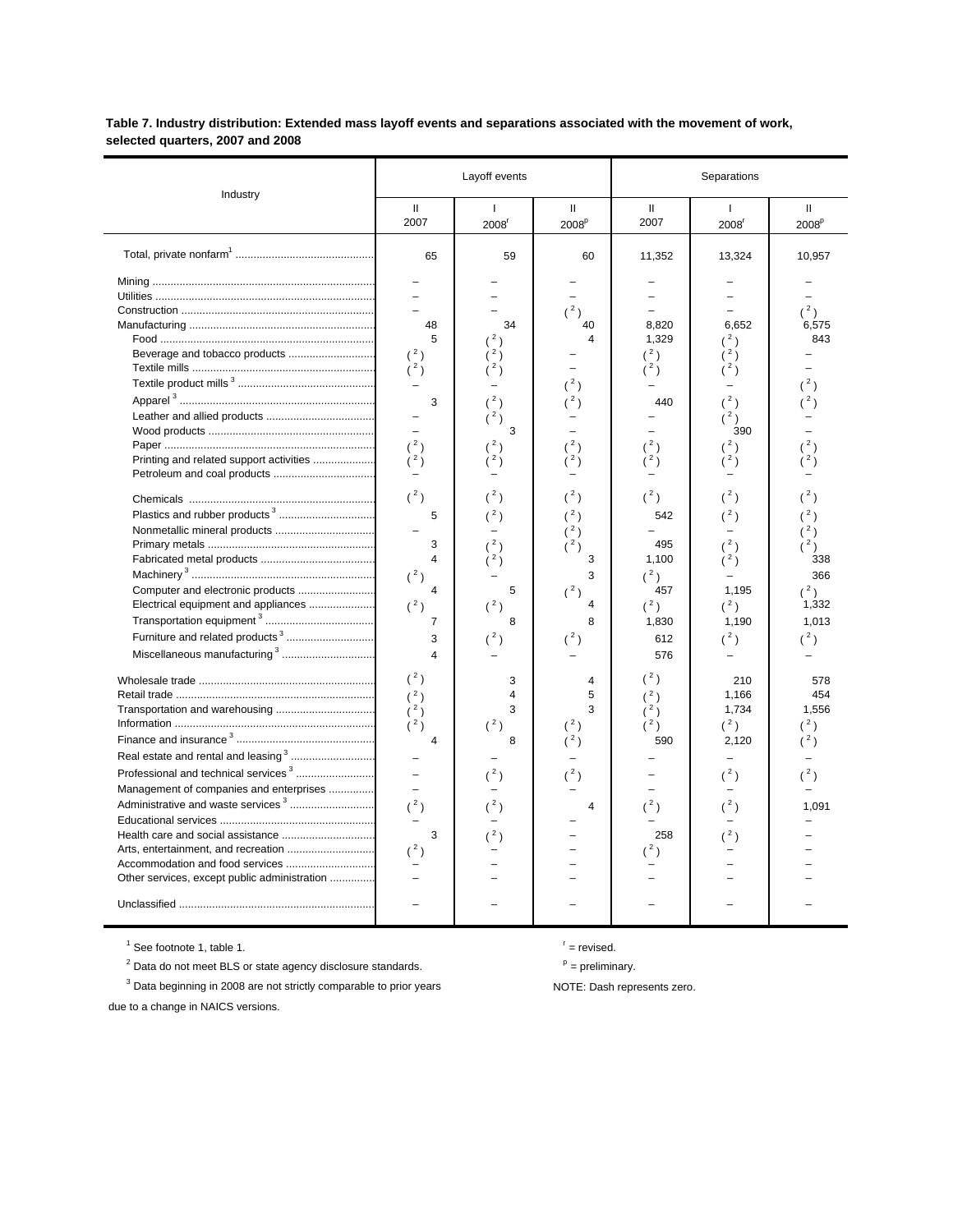**Table 8. Reason for layoff: Extended mass layoff events and separations associated with the movement of work, selected quarters, 2007 and 2008**

| Reason for layoff                                |                                                 | Layoff events                       |                                                   | Separations                                                    |                                     |                                         |  |
|--------------------------------------------------|-------------------------------------------------|-------------------------------------|---------------------------------------------------|----------------------------------------------------------------|-------------------------------------|-----------------------------------------|--|
|                                                  | Ш<br>2007                                       | $\mathbf{I}$<br>2008 <sup>r</sup>   | Ш<br>2008 <sup>p</sup>                            | Ш<br>2007                                                      | Ι.<br>2008 <sup>r</sup>             | $\mathbf{H}$<br>2008 <sup>p</sup>       |  |
|                                                  | 65                                              | 59                                  | 60                                                | 11,352                                                         | 13,324                              | 10,957                                  |  |
| Slack work/insufficient demand/non-seasonal      | (2)<br>(2)<br>(2)<br>(2)<br>$\overline{7}$<br>4 | 16<br>$\overline{7}$<br>9           | 15<br>$(^2)$<br>(2)<br>$\overline{7}$<br>$(^{2})$ | $(^2)$<br>(2)<br>(2)<br>(2)<br>1,236<br>1,005                  | 4,912<br>1.724<br>3,188             | 4,058<br>$(^2)$<br>(2)<br>842<br>$(^2)$ |  |
| Reorganization or restructuring of company       | 29<br>$(^2)$<br>(2)<br>20<br>$(^2)$             | 22<br>6<br>16<br>17                 | 32<br>3<br>29<br>10                               | 4,258<br>$\binom{2}{ }$<br>$\binom{2}{ }$<br>4,141<br>$(^{2})$ | 3,654<br>1,656<br>1,998<br>3,704    | 4,798<br>634<br>4,164<br>1,487          |  |
| Cost control/cost cutting/increase profitability | 15<br>(2)                                       | 10<br>$\overline{7}$                | (2)<br>(2)                                        | 3,275<br>(2)                                                   | 1,706<br>1,998                      | (2)<br>(2)                              |  |
|                                                  | L,<br>÷,<br>÷,                                  | $({}^{2})$<br>(2)                   | $(^2)$<br>(2)                                     |                                                                | (2)<br>(2)                          | (2)<br>(2)                              |  |
|                                                  | $({}^{2})$<br>$(^2)$<br>$(^2)$<br>$(^2)$        | $(^2)$<br>$(^2)$<br>(2)<br>$(^{2})$ | $({}^{2})$<br>$(^{2})$<br>$(^2)$                  | $({}^{2})$<br>(2)<br>(2)<br>(2)                                | $(^2)$<br>$(^2)$<br>(2)<br>$(^{2})$ | (2)                                     |  |

 $\overline{1}$  See footnote 1, table 1.

<sup>2</sup> Data do not meet BLS or state agency disclosure standards. NOTE: Dash represents zero.

 $P =$  preliminary.

 $r =$  revised.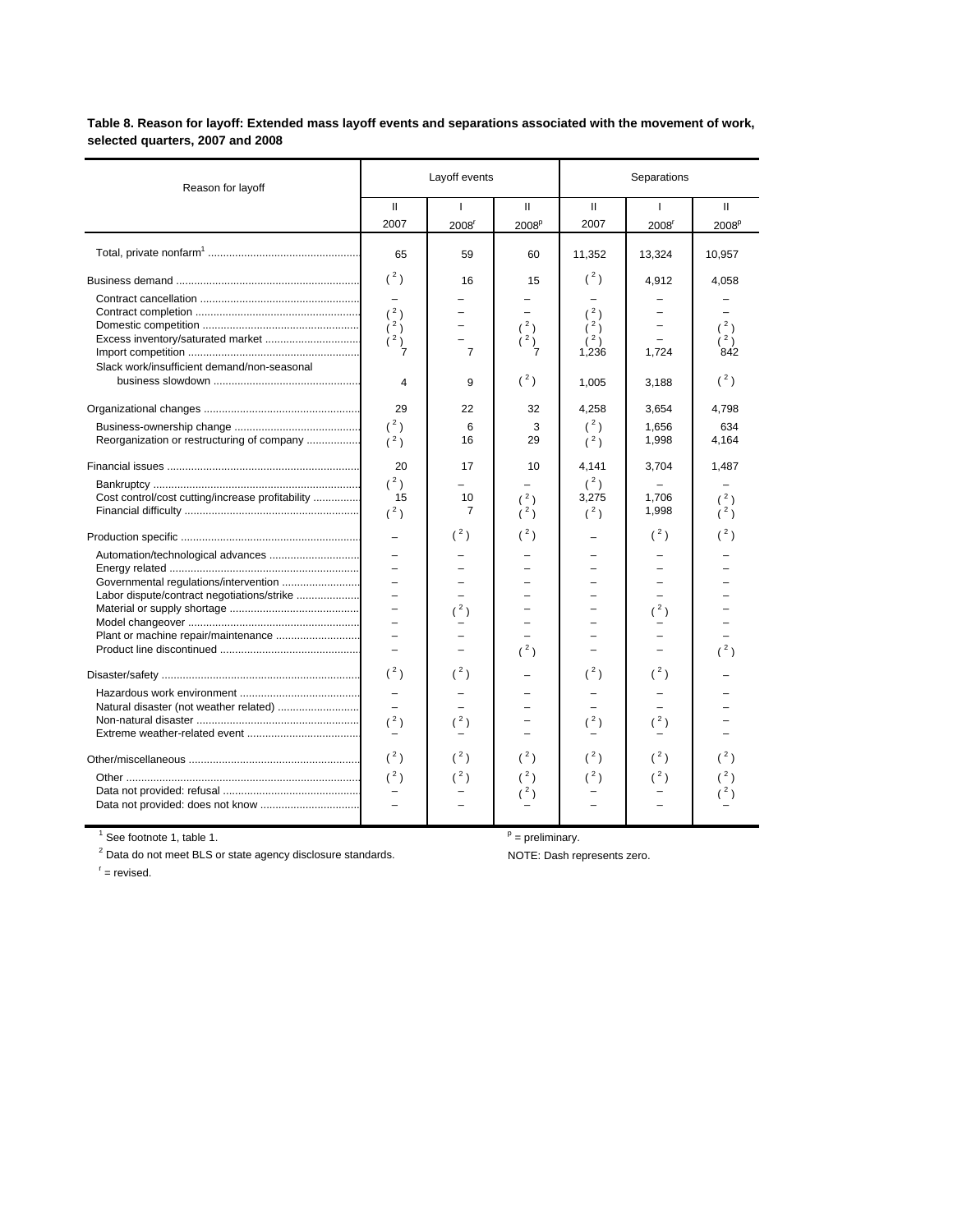#### **Table 9. Census region and division: Extended mass layoff events and separations associated with the movement of work, selected quarters, 2007 and 2008**

| Census region and division |                           | Layoff events             |                                   | Separations           |                       |                                   |  |
|----------------------------|---------------------------|---------------------------|-----------------------------------|-----------------------|-----------------------|-----------------------------------|--|
|                            | $\mathbf{H}$<br>2007      | $2008$ <sup>r</sup>       | $\mathbf{H}$<br>2008 <sup>p</sup> | $\mathbf{I}$<br>2007  | 2008 <sup>r</sup>     | $\mathbf{H}$<br>2008 <sup>p</sup> |  |
|                            | 65                        | 59                        | 60                                | 11,352                | 13,324                | 10,957                            |  |
|                            | 13                        | 6                         | 13                                | 1,808                 | 1,381                 | 1,557                             |  |
|                            | $(^{2})$<br>(3)           | (2)<br>(2)                | $({}^{2})$<br>$(^2)$              | $(^{2})$<br>$(^2)$    | $({}^{2})$<br>$(^2)$  | $({}^{2})$<br>(2)                 |  |
|                            | 25                        | 26                        | 19                                | 4,482                 | 4,878                 | 3,293                             |  |
|                            | 10<br>8<br>$\overline{7}$ | 8<br>11<br>$\overline{7}$ | 11<br>5<br>3                      | 1,909<br>949<br>1,624 | 947<br>2,237<br>1,694 | 1,832<br>734<br>727               |  |
|                            | 17                        | 14                        | 16                                | 2,716                 | 3,388                 | 2,899                             |  |
|                            | 12<br>5                   | 11<br>3                   | $({}^{2})$<br>$(^2)$              | 1,810<br>906          | 2,378<br>1,010        | (2)<br>(3)                        |  |
|                            | 10                        | 13                        | 12                                | 2,346                 | 3,677                 | 3,208                             |  |
|                            | $(^2)$<br>(2)             | (2)<br>(2)                | $({}^{2})$<br>(2)                 | $(^{2})$<br>(2)       | $(^2)$<br>$(^2)$      | (2)<br>(2)                        |  |

- 
- 

chusetts, New Hampshire, Rhode Island, and Vermont; Middle Atlantic: Arizona, Colorado, Idaho, Montana, Nevada, New Mexico, Utah, and

<sup>1</sup> See footnote 1, table 1.<br><sup>2</sup> Data do not meet BLS or state agency disclosure standards. Carolina, Virginia, and West Virginia; East South Central: Alabama, Carolina, Virginia, and West Virginia; East South Central: Alabama, r = revised. Kentucky, Mississippi, and Tennessee; West South Central: Arkansas, p = preliminary. The preliminary contral: Illinois, Indiana, Chahoma, and Texas: East North Central: Illinois, Indiana, NOTE: The States (including the District of Columbia) that comprise Michigan, Ohio, and Wisconsin; West North Central: Iowa, Kansas, the census divisions are: New England: Connecticut, Maine, Massa- Minnesota, Missouri, Nebraska, North Dakota, and South Dakota; Mountain: New Jersey, New York, and Pennsylvania; South Atlantic: Delaware, Wyoming; and Pacific: Alaska, California, Hawaii, Oregon, and Washington.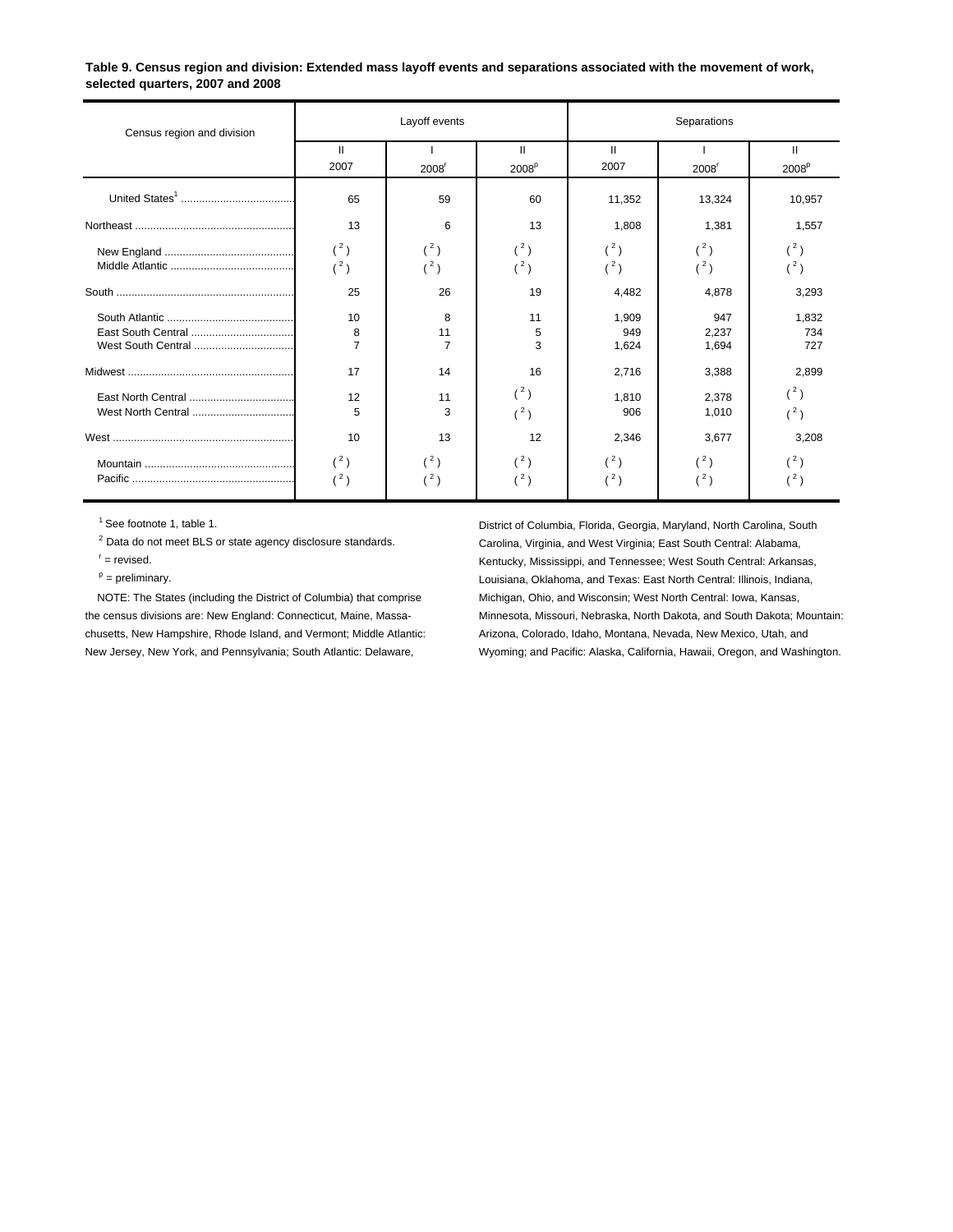# **Table 10. Extended mass layoff events and separations, selected measures, selected quarters, 2007 and 2008**

|                           |           | Layoff events     |                        | Separations |                   |                   |  |
|---------------------------|-----------|-------------------|------------------------|-------------|-------------------|-------------------|--|
| Action                    | Ш<br>2007 | 2008 <sup>r</sup> | н<br>2008 <sup>p</sup> | 2007        | 2008 <sup>r</sup> | 2008 <sup>p</sup> |  |
| Total, excluding seasonal | 1,421     | 1,340             | 1,534                  | 278,719     | 229,870           | 299,886           |  |
|                           | 772       | 1,094             | 952                    | 123.843     | 186,763           | 158,324           |  |
|                           | 65        | 59                | 60                     | 11,352      | 13,324            | 10,957            |  |
|                           | 89        | 76                | 84                     | $(^{4})$    | $(^{4})$          | (4)               |  |
| With separations reported | 66        | 41                | 62                     | 7,401       | 6,180             | 6,516             |  |
| With separations unknown  | 23        | 35                | 22                     | (4)         | $^{\prime 4}$ )   |                   |  |

 $2$  The questions on movement of work were not asked of employers  $r =$  revised. when the reason for layoff was either seasonal work or vacation period.  $P =$  preliminary.

3 Movement of work can involve more than one action.

 $^4$  See footnote 1, table 1.  $^4$  Data are not available.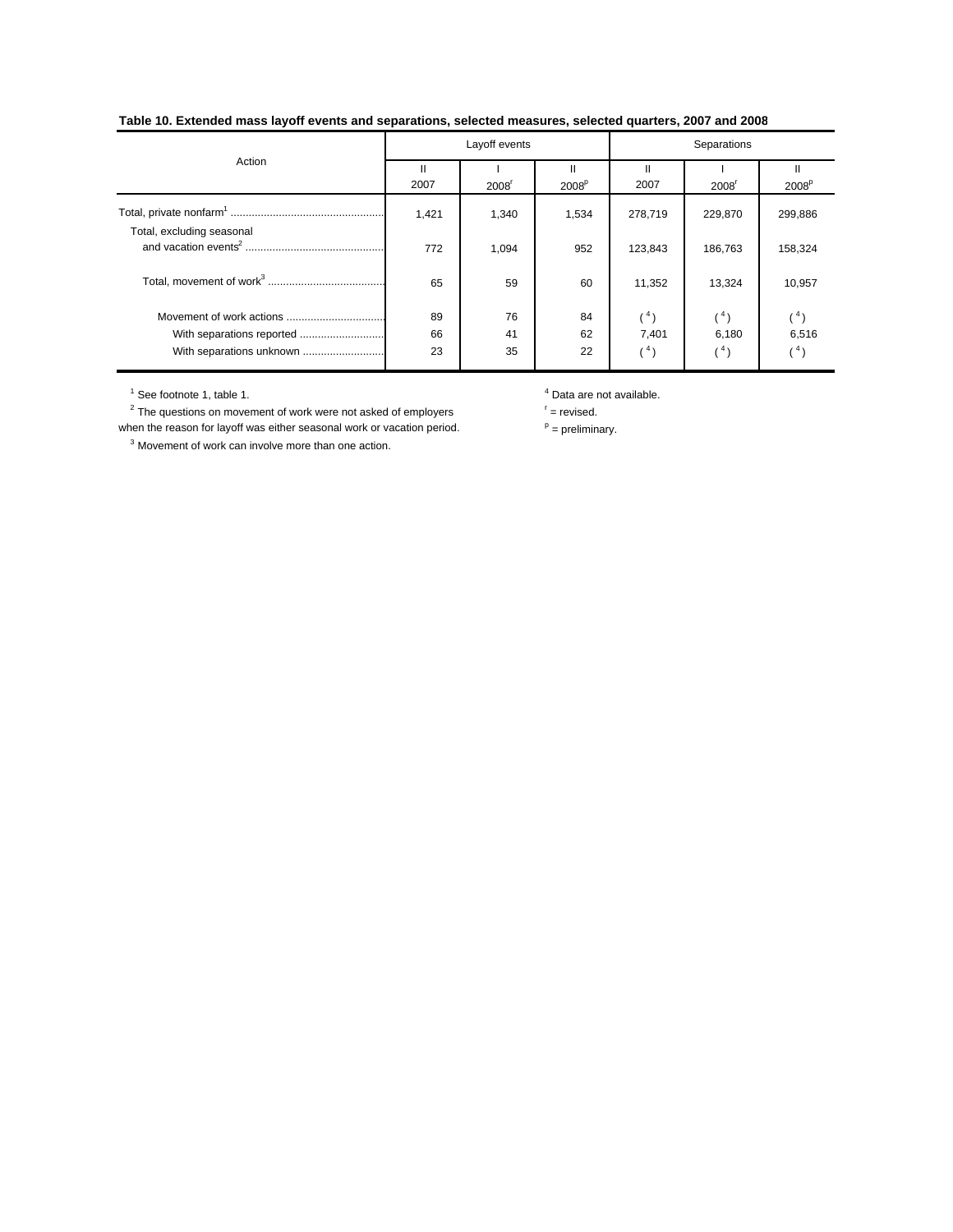|                           |                | Actions <sup>1</sup> |                        | Separations          |                     |                        |  |
|---------------------------|----------------|----------------------|------------------------|----------------------|---------------------|------------------------|--|
| Activities                | Ш<br>2007      | 2008 <sup>r</sup>    | Ш<br>2008 <sup>p</sup> | $\mathbf{I}$<br>2007 | $2008$ <sup>r</sup> | Ш<br>2008 <sup>p</sup> |  |
|                           | 66             | 41                   | 62                     | 7,401                | 6,180               | 6,516                  |  |
| <b>By location</b>        |                |                      |                        |                      |                     |                        |  |
|                           | 23             | 15                   | 19                     | 3.537                | 1,901               | 2,761                  |  |
|                           | 22             | 12                   | 17                     | 3.387                | 1,602               | 2.537                  |  |
|                           | $\overline{1}$ | 3                    | $\overline{2}$         | 150                  | 299                 | 224                    |  |
|                           | 43             | 26                   | 42                     | 3.864                | 4,279               | 3.480                  |  |
|                           | 34             | 24                   | 40                     | 3.254                | 3,364               | 3,338                  |  |
|                           | $\mathbf{q}$   | $\overline{2}$       | 2                      | 610                  | 915                 | 142                    |  |
| Unable to assign place of |                |                      |                        |                      |                     |                        |  |
|                           |                |                      | 1                      |                      |                     | 275                    |  |
| By company                |                |                      |                        |                      |                     |                        |  |
|                           | 56             | 36                   | 57                     | 6.641                | 4.966               | 5.875                  |  |
|                           | 34             | 24                   | 40                     | 3,254                | 3,364               | 3,338                  |  |
|                           | 22             | 12                   | 17                     | 3,387                | 1,602               | 2,537                  |  |
|                           |                |                      |                        |                      |                     |                        |  |
|                           | 10             | 5                    | 5                      | 760                  | 1,214               | 641                    |  |
|                           | 9              | $\overline{2}$       | $\overline{2}$         | 610                  | 915                 | 142                    |  |
|                           | $\overline{1}$ | 3                    | 2                      | 150                  | 299                 | 224                    |  |
|                           |                |                      | 1                      |                      |                     | 275                    |  |

**Table 11. Movement of work actions by type of separation where number of separations is known by employers, selected quarters, 2007 and 2008**

 $1$  Only actions for which separations associated with the  $1$  = revised.

movement of work were reported are shown.  $p = p$ reliminary.

Note: Dash represents zero.

 $2$  See footnote 1, table 1.